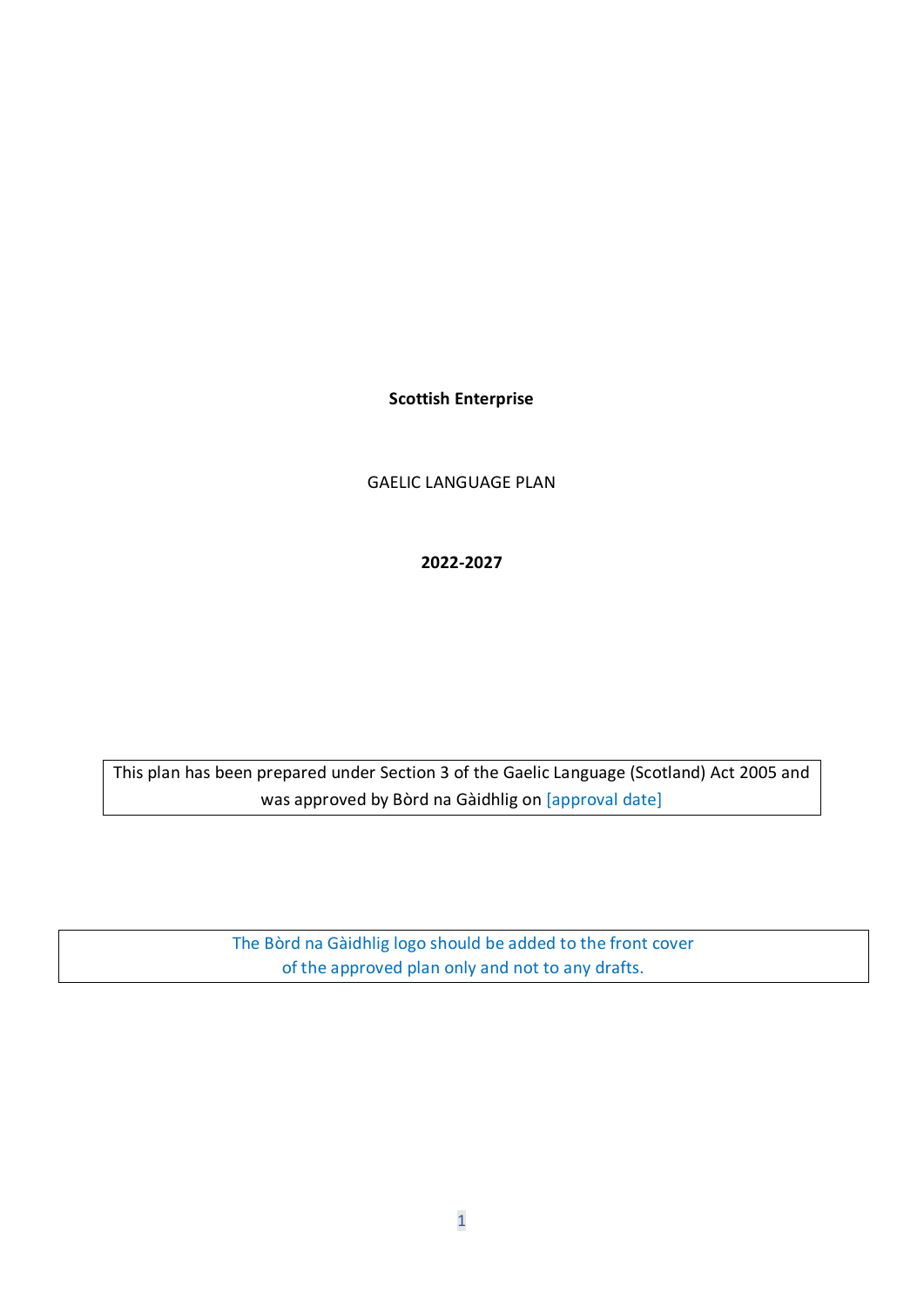# **Foreword**

The Gaelic language is an important asset for Scotland and provides a distinctiveness both at home and overseas.

As Scotland's national economic development agency our role is to ensure that we make the most of all Scotland's assets, so that together with partners, we can sustain and develop growth opportunities for communities the length and breadth of the country.

I am therefore pleased to introduce Scottish Enterprise's first Gaelic Language Plan. It has been developed to contribute to the current National Gaelic Plan 2018 - 23 published by Bòrd na Gàidhlig and sets out how we will ensure equal respect for Gaelic, as for English, by making an active offer to customers and presenting our long-term vision and strategic commitment to the Gaelic language.

At the heart of our Gaelic Language Plan is an ambition to ensure all customers, stakeholders and staff have equal opportunities to maximise Scotland's economic potential. Not only will this help ensure we are making the most of this unique asset but it will help support our ambition to ensure everyone in Scotland can contribute to and benefit from economic growth.

The plan fully aligns with the wide spectrum of our economic development activities which aim to support an innovation-led green economic recovery building on the diversity and strengths of Scotland's people, places and businesses.

As we publish our plan, we will actively build on the work of our partners across Scotland to increase the use of the language by more people, more often and in more situations and look forward to seeing the positive changes it will bring to the Scottish economy as more Gaelic speakers are enabled to bring their unique skills, experience and enthusiasm to contribute towards a more prosperous, sustainable and inclusive country.

Adrian Gillespie

CEO Scottish Enterprise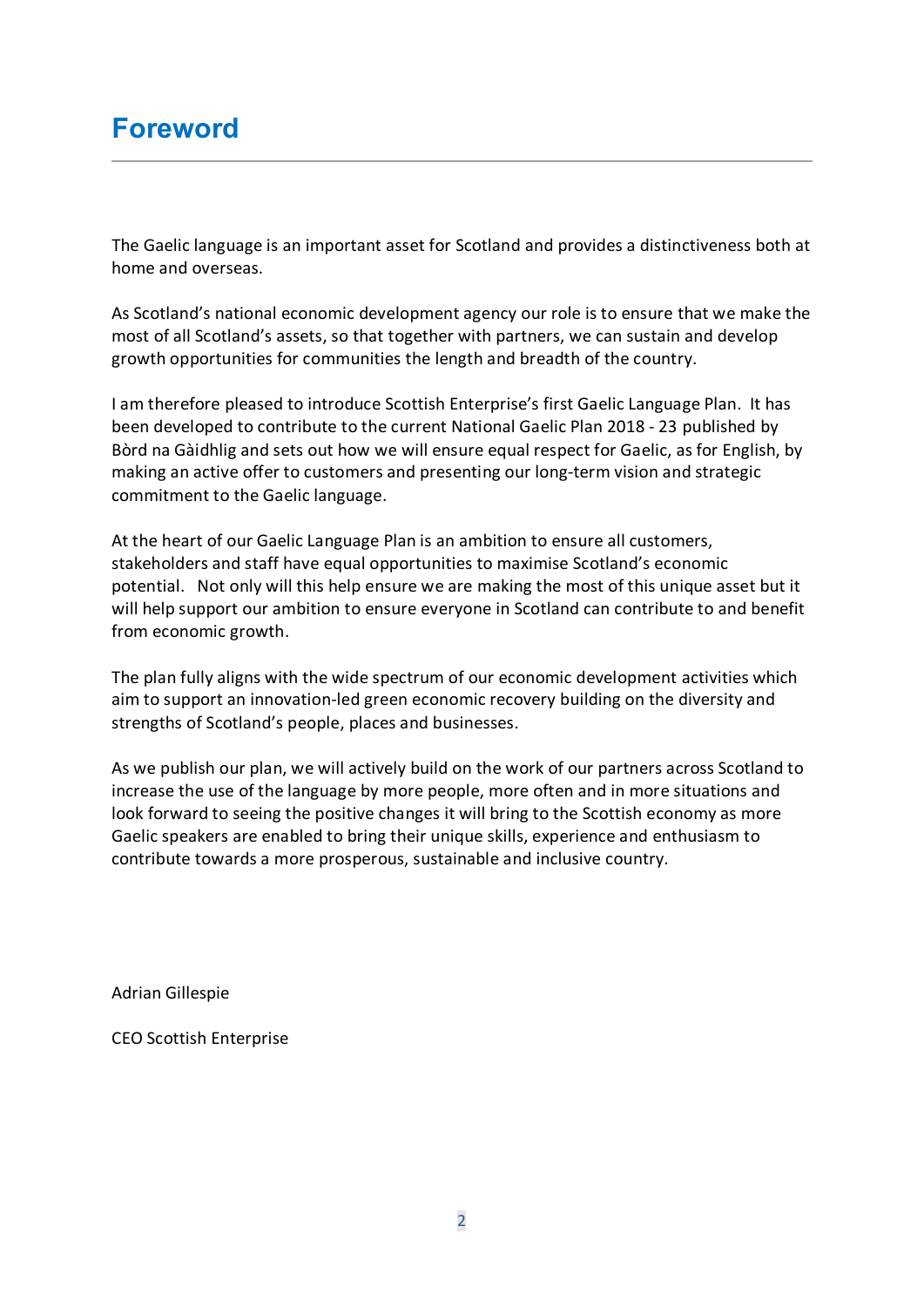# <span id="page-2-0"></span>**TABLE OF CONTENTS**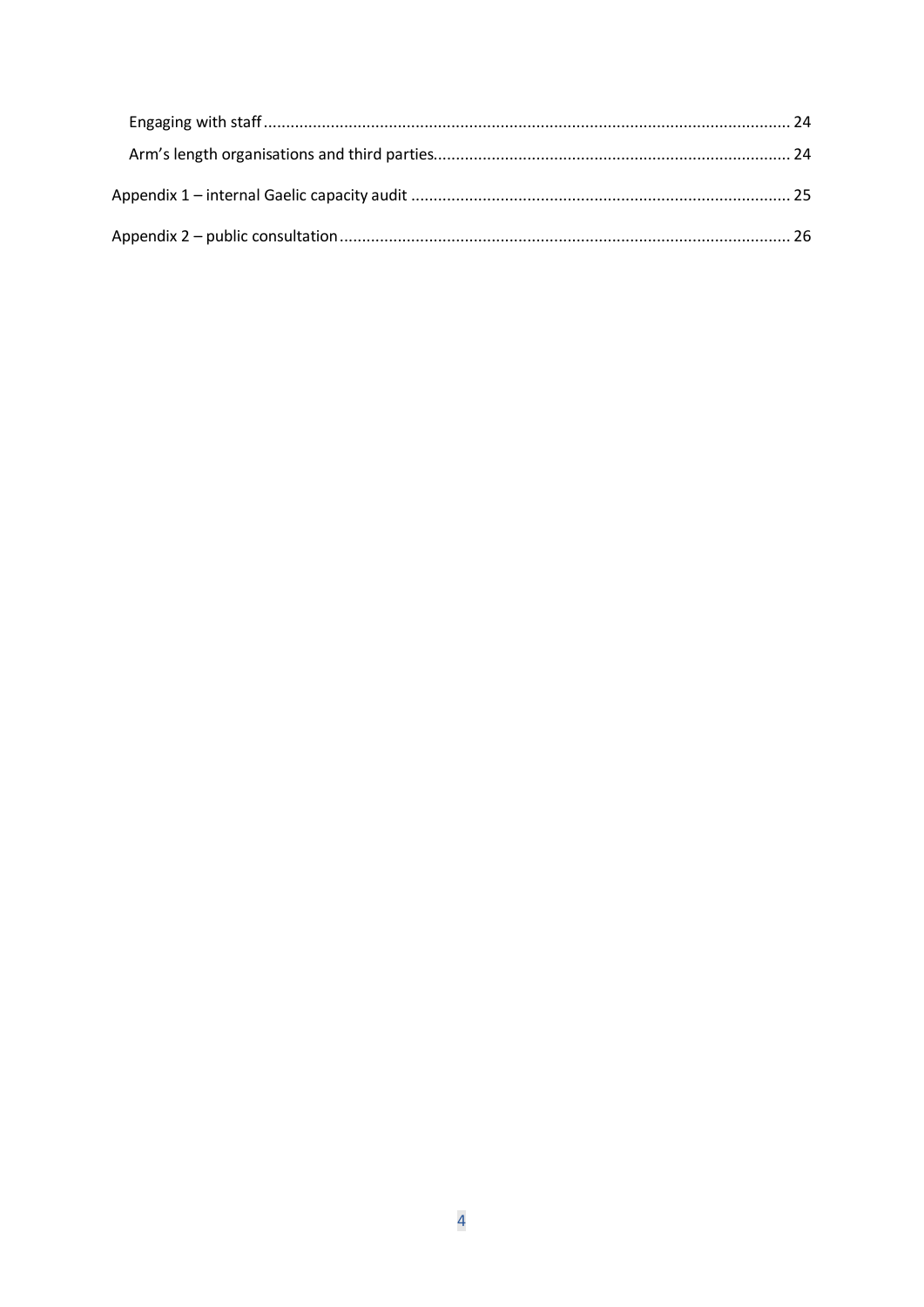# <span id="page-4-0"></span>**1. INTRODUCTION**

#### <span id="page-4-1"></span>DESCRIPTION OF SCOTTISH ENTERPRISE

#### <span id="page-4-2"></span>**STATUTORY DUTIES**

Scottish Enterprise is an executive Non-Departmental Public Body of the Scottish Government and was established under the Enterprise and New Towns (Scotland) Act 1990. This Act defines Scottish Enterprise's key functions as:

- furthering the development of Scotland's economy including providing, maintaining and safeguarding employment
- promoting Scotland's industrial efficiency and international competitiveness
- furthering improvement of the environment of Scotland, including supporting Scotland's transition to a low-carbon economy

Scottish Enterprise's duties are as determined by Scottish Ministers under Section 24 of the Act. A range of general and specific powers are set out in full in Section 8 of the Act.

#### <span id="page-4-3"></span>**FUNCTIONS AND PRIORITIES**

As Scotland's national economic development agency, Scottish Enterprise's overall objective is to make a significant contribution to achieving the Scottish Government's vision of creating a more successful country with opportunities for all of Scotland to flourish through increased wellbeing and sustainable and inclusive economic growth.

Working with partners, Scottish Enterprise helps identify and exploit opportunities for Scotland to create a more resilient and thriving economy, building a world-class business environment where people want to come to live, work, study and invest - creating and taking up good, quality job opportunities.

Scottish Enterprise's objectives and key targets are agreed within our strategic planning process. We operate with our own independent Board reporting to the Cabinet Secretary for Finance and the Economy within the Scottish Government.

Scottish Enterprise works closely with public sector partners in delivering for Scotland's economy. Through the Enterprise and Skills Strategic Board's Strategic Plan, the enterprise and skills agencies (Scottish Enterprise, Highlands and Islands Enterprise, South of Scotland Enterprise, Skills Development Scotland and the Scottish Funding Council) are asked to deliver a joint agency approach to achieve a shared ambition for Scotland - helping Scotland move towards the top quartile of Organisation for Economic Co-operation and Development (OECD) countries for productivity, equality, wellbeing and sustainability.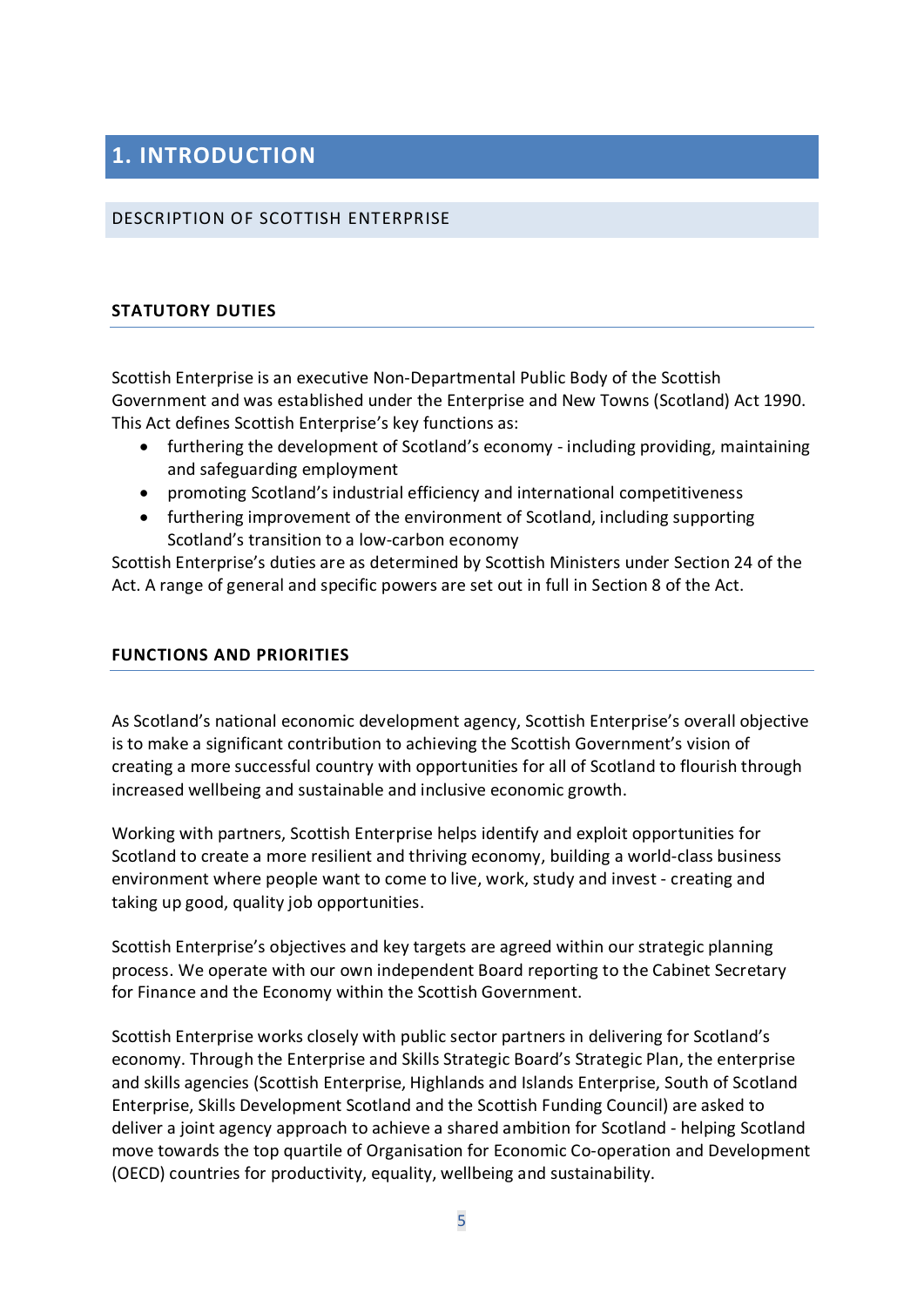Scottish Enterprise also works with a wider range of partners at national, regional and local levels, for example, VisitScotland, Scottish National Investment Bank, Local Authorities, Business Gateway, City and Regional Partners and Community Planning Partnerships, to secure the alignment of strategies and resources behind the right opportunities.

Some Scottish Enterprise activities operate across all of Scotland, including the Highlands and Islands and South of Scotland Enterprise areas, these being:

- inward investment and overseas market development via Scottish Development International (operating in collaboration with Scottish Government and Highlands and Islands Enterprise) and including management of the network of overseas offices and field staff
- growth investment funding for the early stage investment market
- manufacturing advisory services
- Scotland Europa
- employee ownership and co-operative business model support
- providing a customer contact facility on behalf of enterprise partners in Scotland, including Business Gateway.

#### <span id="page-5-0"></span>**ORGANISATIONAL STRUCTURE**

Scottish Enterprise is led by a Chief Executive Officer who is a member of and advises a Board of Directors. Five divisions, each led by a Managing Director, report into the CEO, who is also the Accountable Officer for the organisation. The divisional structure is set out in the diagram below:

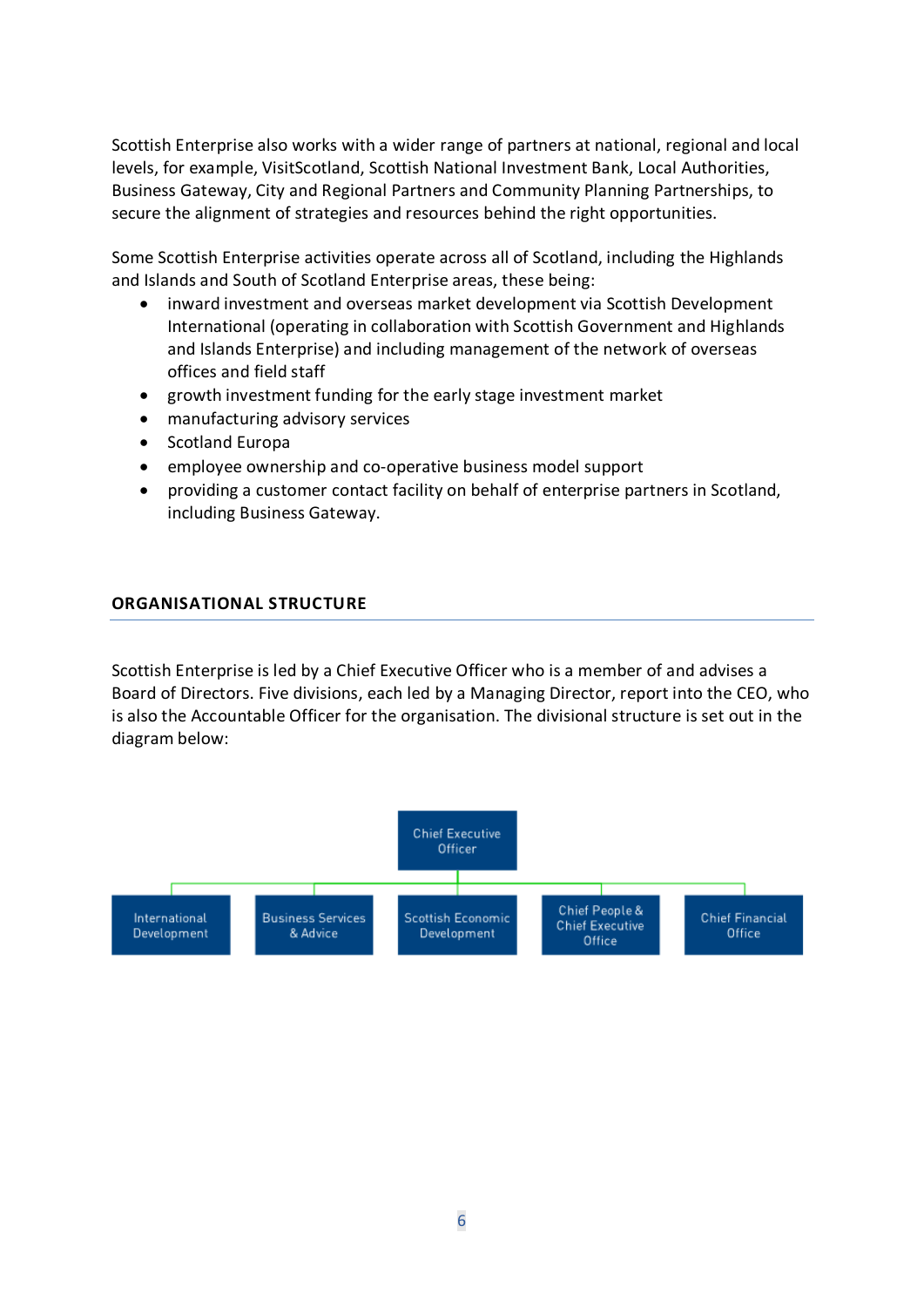Scottish Enterprise's staff and office numbers, along with its budget are as shown in the following diagram:

# **Scottish Enterprise Operations**

| ٠ | Total Staff: 1161                              | <b>Our finances</b><br>2021/22 Financial Summary                                         |              |                                                                                            |              |
|---|------------------------------------------------|------------------------------------------------------------------------------------------|--------------|--------------------------------------------------------------------------------------------|--------------|
| ٠ | 699 female                                     | <b>Planned income</b>                                                                    | 2021/22 [Cm] | <b>Planned income</b>                                                                      | 2021/22 [Cm] |
|   | 462 male                                       | <b>Scottish Government Funding</b>                                                       |              | <b>Other Business Income</b>                                                               |              |
|   |                                                | Grant in Aid - Resource allocation [baseline]                                            | 135.1        | <b>EU Funds</b>                                                                            | 8.9          |
| ٠ | SE: 877 (75.5%)                                | Anticipated in-year transfers (net)                                                      | 9.5          | <b>Property Disposals</b>                                                                  | 14.5         |
| ٠ | SDI: 284 (24.4%)                               | <b>Total anticipated Grant in Aid - Resource Allocation</b>                              | 144.6        | Property Income                                                                            | 5.1          |
|   |                                                | Grant in Aid - Capital allocation (baseline)                                             | 58.3         | Other Business Income lexcluding Growth<br>Investments                                     | 6.9.         |
| ٠ | Domestic: 1052                                 | Grant in Aid - Capital allocation (Green Jobs Fund)                                      | 8.4          | Growth Investments Income                                                                  | 56.8         |
| ٠ | Overseas: 109                                  | Grant in Aid - Capital allocation (Glasgow Science<br>Centrel                            | 5.5          | of which-                                                                                  |              |
|   |                                                | Anticipated in-year transfers - Capital Inet]                                            | 41.8         | Scottish Loan Fund                                                                         | 3.0          |
| ٠ | 5 Hubs                                         | Grant in Aid - Financial Transactions (Core)                                             | 48.8         | Epidarex                                                                                   | 4.0          |
|   | (Paris, Berlin, Brussels, Dublin, London)      | Anticipated in-year transfers - Financial Transactions<br>- Energy Investment Fund (EIF) | 5.0          | Other Funds, including Scottish Co-investment and<br>Venture Fund (Exits and Other Income) | 49.0         |
|   |                                                | <b>Total anticipated Grant in Aid - Capital and FT</b><br><b>Allocation</b>              | 167.8        | Energy Investment Fund (EIF) Income                                                        | 0.8          |
| ٠ | 49 offices                                     | <b>Total anticipated Scottish Government Funding</b>                                     | 312.4        | <b>Total Other Business Income</b>                                                         | 92.2         |
|   | (incl. overseas, London and FCO based workers) |                                                                                          |              |                                                                                            |              |
|   |                                                |                                                                                          |              | <b>Total income:</b>                                                                       | 404.6        |

<span id="page-6-0"></span>Scottish Enterprise does not currently undertake Gaelic specific activity. However, we recognise that Gaelic is an important part of Scotland's heritage and that it has potential as an asset for adding economic value, especially in sectors such as tourism, food and drink, heritage and creative industries<sup>1</sup>

The brand value for those companies that have Gaelic names is extremely valuable in defining the provenance and authenticity of their product. For example, there is a clear link between the Gaelic language and one of Scotland's industries - whisky. There are at least 80 distilleries in Scotland with Gaelic names and the name plays a central role in the history and marketing of the whisky<sup>2</sup>

As well as these Gaelic communities and markets in the rest of Scotland, we recognise that there are international markets for Gaelic goods and services, particularly in the Scottish diaspora and more widely spread than only those with Gaelic Skills. Accordingly Scottish Enterprise's plan recognises the support needs of Gaelic speakers to be able to fully engage in Scottish Enterprise's international work.

<span id="page-6-1"></span><sup>&</sup>lt;sup>1</sup> Gaelic as an Economic Asset; Convention of the Highlands and Islands

<span id="page-6-2"></span><sup>2</sup> Edinburgh Whisky Academy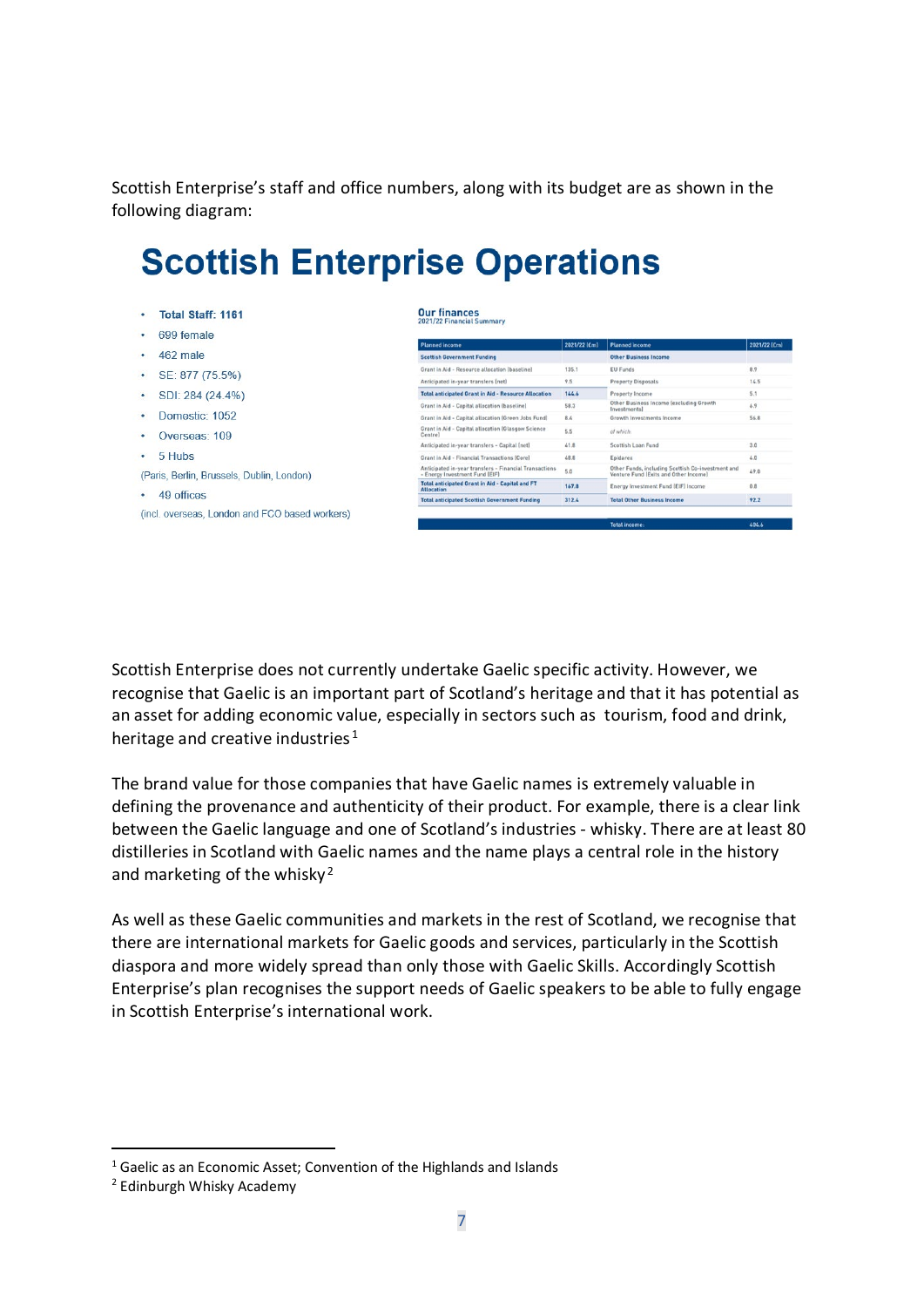#### <span id="page-7-0"></span>GAELIC IN SCOTLAND

At the time of the 2011 census (currently the most up-to-date), 87,100 people aged three and over in Scotland (1.7% of the population) had some Gaelic language skills. Of these 87,100 people:

• 32,400 (37%) had full skills in Gaelic, that is could understand, speak, read and write Gaelic

- 57,600 (66%) could speak Gaelic
- 6,100 (7%) were able to read and/or write but not speak Gaelic
- 23,400 (27%) were able to understand Gaelic but could not speak, read or write it.

Highland, Eilean Siar and Glasgow City are the local authority areas with the largest numbers of people with some Gaelic language ability; with almost half (49%) of those with some Gaelic language skills nationally, and 70.3% of people who used Gaelic at home, living within these three local authorities. The proportion of people aged three and over with some Gaelic language skills was highest in Eilean Siar (61%), Highland (7%) and Argyll & Bute (6%). In Glasgow City it was 1.7%, while this is the same as the national average, it represents a high density of Gaelic speakers within one geographic location.

#### <span id="page-7-1"></span>THE GAELIC LANGUAGE (SCOTLAND) ACT 2005

The Gaelic Language (Scotland) Act 2005 was passed by the Scottish Parliament with a view to securing the status of the Gaelic language as an official language of Scotland commanding equal respect to the English language.

One of the key features of the 2005 Act is the provision enabling Bòrd na Gàidhlig to require a public authority to prepare a Gaelic language plan. This provision was designed to ensure that the public sector in Scotland plays its part in creating a sustainable future for Gaelic by raising the status and profile of the language and creating practical opportunities for its use.

This document is Scottish Enterprise's Gaelic Language Plan prepared within the framework of the Gaelic Language (Scotland) Act 2005. It sets out how we will use Gaelic in the operation of our functions, how we will enable the use of Gaelic when communicating with the public and key partners, and how we will promote and develop Gaelic.

This Plan has been prepared in accordance with statutory criteria set out in the 2005 Act and having regard to the National Gaelic Language Plan and the Guidance on the Development of Gaelic Language Plans.

#### <span id="page-7-2"></span>THE NATIONAL GAELIC LANGUAGE PLAN

Scottish Enterprise supports the aim of the National Gaelic Language Plan 2018-23 that "Gaelic is used more often, by more people and in a wider range of situations."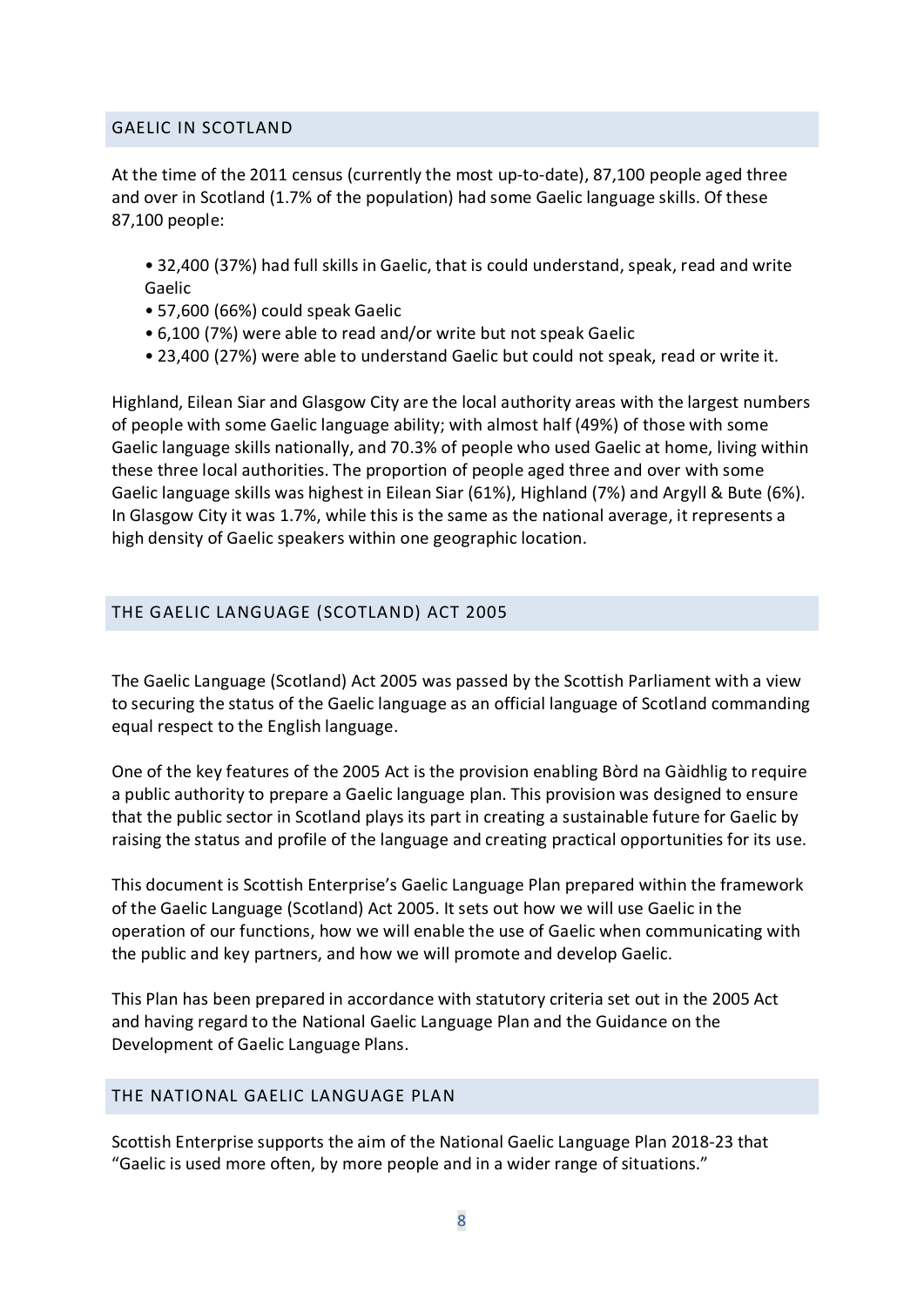We are committed to the achieving this aim by focusing our work, on these three headings:-

- Increasing the use of Gaelic within our organisation and encouraging more people to use Gaelic, more often when they interact with us
- Increasing the opportunity for people to learn Gaelic as part of our day-to-day operations
- Promoting a positive image of Gaelic whenever we can as part of our day-to-day operations as an organisation

#### <span id="page-8-0"></span>INTERNAL GAELIC CAPACITY AUDIT

Prior to writing Scottish Enterprise's Gaelic Language plan, we undertook an all-colleague survey in June 2021 to better understand the levels of Gaelic in the organisation. The aim of this survey was to understand how many colleagues have Gaelic language skills and whether colleagues would like to receive Gaelic language skills training. The survey was open for just over one week and was communicated to colleagues via our usual internal communication channels.

411 colleagues undertook the survey, about 35% of colleagues at SE.

The majority of colleagues who completed the survey said that they were not Gaelic speakers (95%). 9 colleagues said could speak Gaelic (2%) and 13 colleagues (3%) said they were currently learning Gaelic.

Colleagues were asked as part of the survey, if they had ever been in a work situation which has involved the use of Gaelic. 95% said no, with 5% reporting yes.

Respondents were asked if they had ever conversed with external clients or partner agencies in Gaelic. 98% said no, with only 2% stating that they had had conversations in Gaelic with partners or customers.

Colleagues were asked if they were interested in developing their Gaelic language skills. 45% of respondents were very interested or fairly interested in doing so. 55% said they were not interested.

We will continue to monitor Gaelic language skills within the organisation to ensure that we are addressing the evolving training needs of our staff and particularly how these can be developed to help match any demand for services in Gaelic.

#### <span id="page-8-1"></span>CONSULTATION ON THE DRAFT GAELIC LANGUAGE PLAN

The 2005 Act requires that public authorities consult on their draft Gaelic language plan before submitting it to Bòrd na Gàidhlig.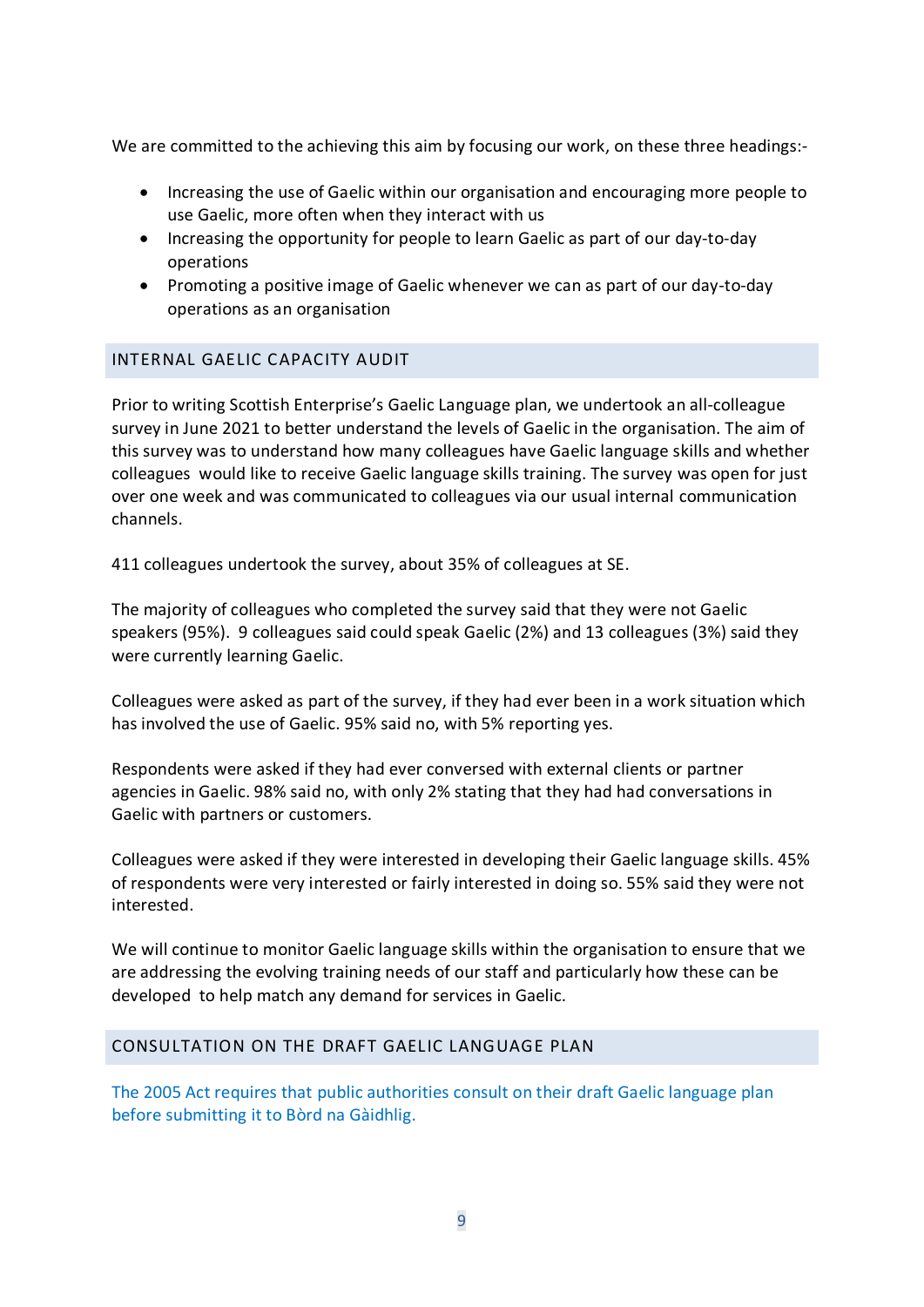This section of the plan should give a summary of the key findings of the public consultation, with full details included as Appendix 2 to the plan [ TO BE COMPLETED FOLLOWING CONSULTATION]

### <span id="page-9-0"></span>**2. KEY PRINCIPLES**

Scottish Enterprise is committed to the key principles of the National Gaelic Language Plan which will be applied across our plan and throughout the organisation.

#### <span id="page-9-1"></span>EQUAL RESPECT

Under the terms of the 2005 Act, Bòrd na Gàidhlig works with a view to securing the status of the Gaelic language as an official language of Scotland commanding equal respect to the English language and the Bòrd in turn expects that public authorities will demonstrate in their plans how the principle will be achieved and maintained in practice.

Scottish Enterprise will ensure that where Gaelic is included as part of our operations and services, it will be of an equal standard and quality to those services provided in English.

#### <span id="page-9-2"></span>ACTIVE OFFER

Scottish Enterprise will make an active offer of our Gaelic services to our employees and the public. This will ensure that when specific Gaelic services are made available by us, Gaelic users are made aware of their existence, and are actively encouraged to use them.

This will take the responsibility away from the individual to ask for that specific service and will give Gaelic users the confidence to know that their needs will be met if that is their choice.

We will ensure that our Gaelic language services are as accessible as our English language services.

#### <span id="page-9-3"></span>MAINSTREAMING

The key aim of the National Gaelic Language Plan 2018-23 is that Gaelic is used more often, by more people and in a wider range of situations.To achieve this aim, the normalisation or mainstreaming of Gaelic as part of the day-to-day fabric of modern Scottish life is a key action and public authorities are central to this.

Scottish Enterprise will ensure it identifies more opportunities for the public and staff to use Gaelic in support of the National Gaelic Language Plan's aim that Gaelic is used more often, by more people and in a wider range of situations.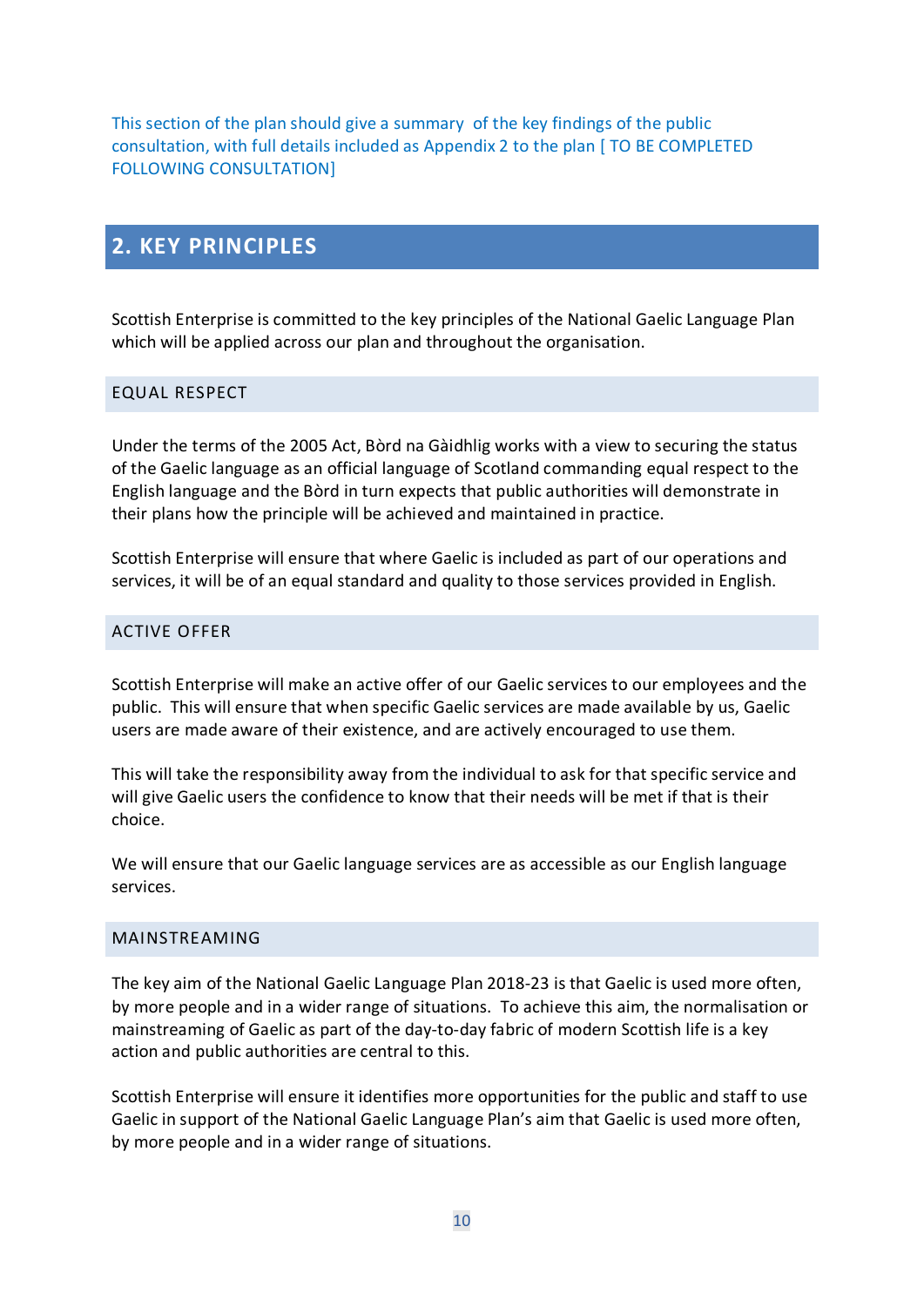# **3. PLAN COMMITMENTS**

#### HIGH-LEVEL AIMS

The high-level aims are a small number of strategic level actions framed around the three National Gaelic Language Plan headings of:-

- Increasing the use of Gaelic
- Increasing the learning of Gaelic
- Promoting a positive image of Gaelic

#### **INCREASING THE USE OF GAELIC**

<span id="page-10-1"></span><span id="page-10-0"></span>

|   | <b>Actions required</b>                                                                                                                      | <b>Target</b> | <b>Responsible Officer / Department</b> |
|---|----------------------------------------------------------------------------------------------------------------------------------------------|---------------|-----------------------------------------|
|   |                                                                                                                                              | <b>Date</b>   |                                         |
|   | High Level Aim 1: Scottish Enterprise will welcome contact from businesses using Gaelic as part of its approach to creating more better jobs |               |                                         |
|   | that support wellbeing across Scotland                                                                                                       |               |                                         |
|   | <b>Summary of current practice</b> We currently have limited ad hoc provision                                                                |               |                                         |
| ٠ | develop and introduce a standard email response strapline to help communicate                                                                | 2022-2023     | <b>Corporate Affairs and Marketing</b>  |
|   | that Scottish Enterprise welcomes contact from businesses using Gaelic                                                                       |               |                                         |
|   | engage with colleagues to determine ability to service Gaelic enquiries, providing                                                           | 2024-2027     | <b>HR</b>                               |
|   | relevant training and implementing required processes if appropriate                                                                         |               |                                         |
|   | make exporting companies aware of the potential benefits of using Gaelic                                                                     | 2023-2024     | International Economic Development      |
|   | language and culture as part of their USP and the provenance story they                                                                      |               |                                         |
|   | communicate in marketing their products and services                                                                                         |               |                                         |
|   | investigate the level of demand for Gaelic language support in Scottish Enterprise's                                                         | 2024-2027     | <b>Business Services &amp; Advice</b>   |
|   | calls management approach, following finalisation of the process.                                                                            |               |                                         |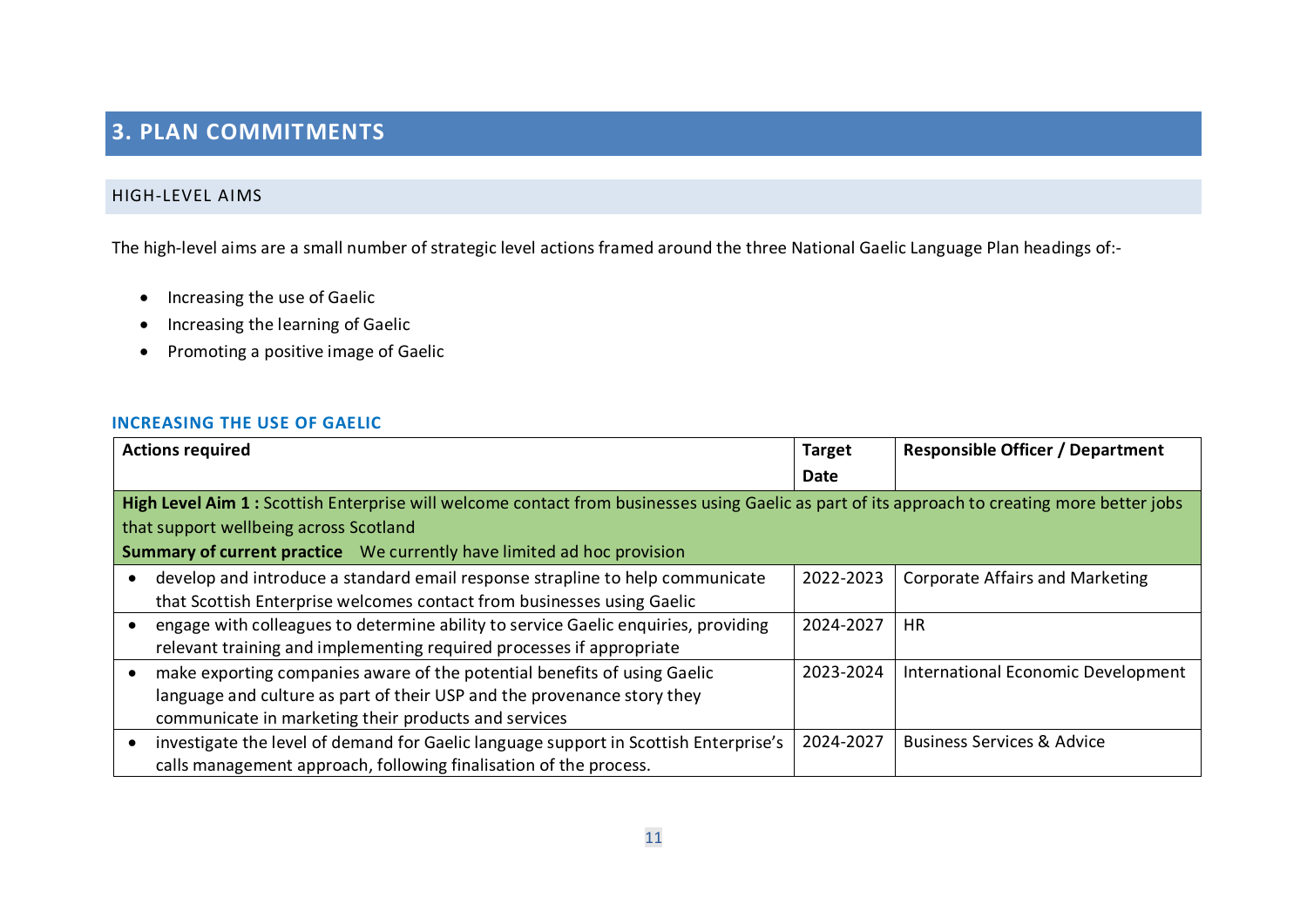| work with partners to investigate the demand for and the technical routes<br>$\bullet$<br>available to include a translation to Gaelic facility within the Find Business Support<br>website                             | 2024-2027 | <b>Business Services &amp; Advice</b>  |  |  |
|-------------------------------------------------------------------------------------------------------------------------------------------------------------------------------------------------------------------------|-----------|----------------------------------------|--|--|
| High Level Aim 2 : Scottish Enterprise will work with partners to understand and identify opportunities for the application of Gaelic to cross                                                                          |           |                                        |  |  |
| partner projects                                                                                                                                                                                                        |           |                                        |  |  |
| <b>Summary of current practice</b> Ad hoc practice                                                                                                                                                                      |           |                                        |  |  |
| Working with partners to consider opportunities for collaboration, including<br>$\bullet$<br>seeking economies of scale where appropriate and optimising use of resources<br>across partners involved                   | 2023-2027 | All Departments                        |  |  |
| review the Gaelic connections of members of the GlobalScot Programme with a<br>$\bullet$<br>view to developing opportunities / attracting investment that have a connection to<br>Gaelic speaking areas and communities | 2023-2027 | International Economic Development     |  |  |
| collaborate with economic development partners and industry bodies on projects<br>$\bullet$<br>to promote the use of Gaelic within the tourism industry                                                                 | 2023-2027 | Scottish Economic Development          |  |  |
| High Level Aim 3 : Scottish Enterprise's focus on supporting the creation of more, better jobs will include recognition that the ability to use                                                                         |           |                                        |  |  |
| Gaelic supports wellbeing, fairness and respect for Gaelic                                                                                                                                                              |           |                                        |  |  |
| <b>Summary of current practice</b> We currently do not reference Gaelic specifically within our plans                                                                                                                   |           |                                        |  |  |
| review how we use our available channels (including website, Twitter, Linked-in) to<br>$\bullet$<br>highlight our commitments towards Gaelic                                                                            | 2022-2023 | <b>Corporate Affairs and Marketing</b> |  |  |

#### **INCREASING THE LEARNING OF GAELIC**

| <b>Actions required</b>                                                                                                                   | <b>Target Date</b> | Responsible Officer / Department |  |  |
|-------------------------------------------------------------------------------------------------------------------------------------------|--------------------|----------------------------------|--|--|
| High Level Aim 1 : Scottish Enterprise will communicate to colleagues to support engagement with the language and its associated culture, |                    |                                  |  |  |
| understand the wider benefits of the language, and recognise it as a valuable skill.                                                      |                    |                                  |  |  |
| Summary of current practice Scottish Enterprise has initiated communication across the organisation in advance of the Gaelic Language     |                    |                                  |  |  |
| Plan being introduced                                                                                                                     |                    |                                  |  |  |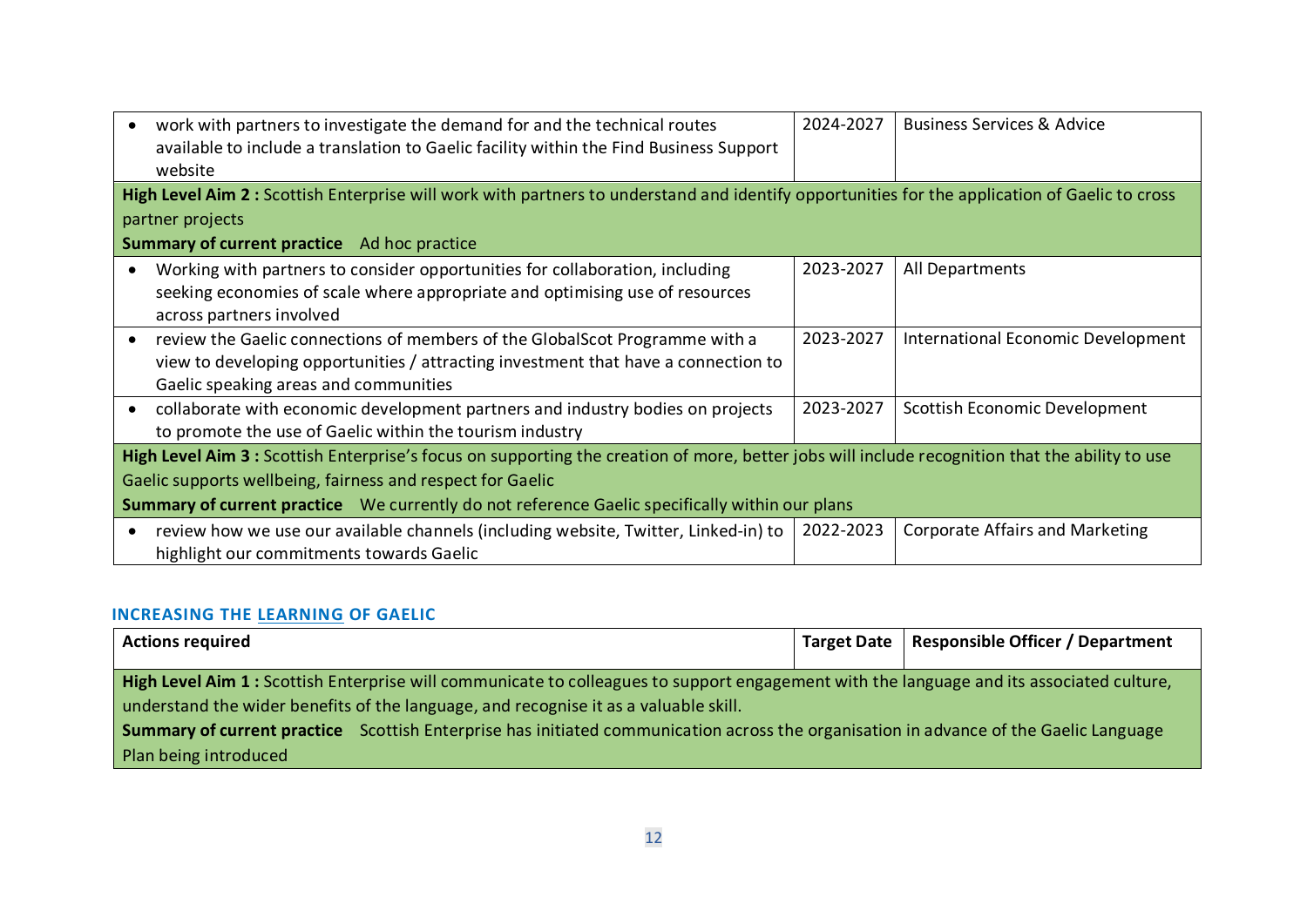| develop internal communications plan to engage colleagues with Gaelic, its wider<br>benefits and its place in Scotland.                     | 2022-2023 | <b>Employee Communications</b>    |
|---------------------------------------------------------------------------------------------------------------------------------------------|-----------|-----------------------------------|
| High Level Aim 2 : Scottish Enterprise will include Gaelic awareness in staff induction                                                     |           |                                   |
| Summary of current practice Areas of alignment with the Gaelic Language Plan have been identified within the organisation's Induction       |           |                                   |
| Programme to further promote commitment to Gaelic and raise awareness amongst new colleagues                                                |           |                                   |
| implement the new Induction Programme, including educating new employees                                                                    | 2022-2023 | People & Organisation Development |
| regarding Scottish Enterprise's commitments under its Gaelic Language Plan                                                                  |           | Team, HR                          |
|                                                                                                                                             |           |                                   |
| High Level Aim 3 : Scottish Enterprise will identify Gaelic language needs via personal development plans and deliver solutions through the |           |                                   |
| Scottish Enterprise Academy learning suite                                                                                                  |           |                                   |
| Summary of current practice A recent staff survey indicated that a small number of colleagues in the organisation speak or are currently    |           |                                   |
| learning Gaelic. The survey also confirmed a number of staff (184) were fairly or very interested in developing Gaelic language skills.     |           |                                   |
| encourage colleagues to reflect any desired language training in regular                                                                    | 2022-2027 | People and Organisation           |
| performance discussions with People Managers                                                                                                |           | Development team                  |
| explore merits and opportunities for staff to learn Gaelic virtually as a team                                                              | 2024-2025 | People and Organisation           |
| building activity                                                                                                                           |           | Development team                  |

#### **PROMOTING A POSITIVE IMAGE OF GAELIC**

High Level Aim 1 : Scottish Enterprise will ensure that all staff are engaged with the Gaelic Language Plan and understand the statutory duty to deliver on its commitments

**Summary of current practice** Colleagues have a limited understanding the statutory requirement for Scottish Enterprise to develop a plan. They have had the opportunity to indicate current Gaelic understanding and interest in developing skills

| introduce the use of Gaelic across Scottish Enterprise channels, including | 2023-2027 | Corporate Affairs and Marketing |
|----------------------------------------------------------------------------|-----------|---------------------------------|
| potentially Gaelic digital marketing materials - social tiles, video etc   |           |                                 |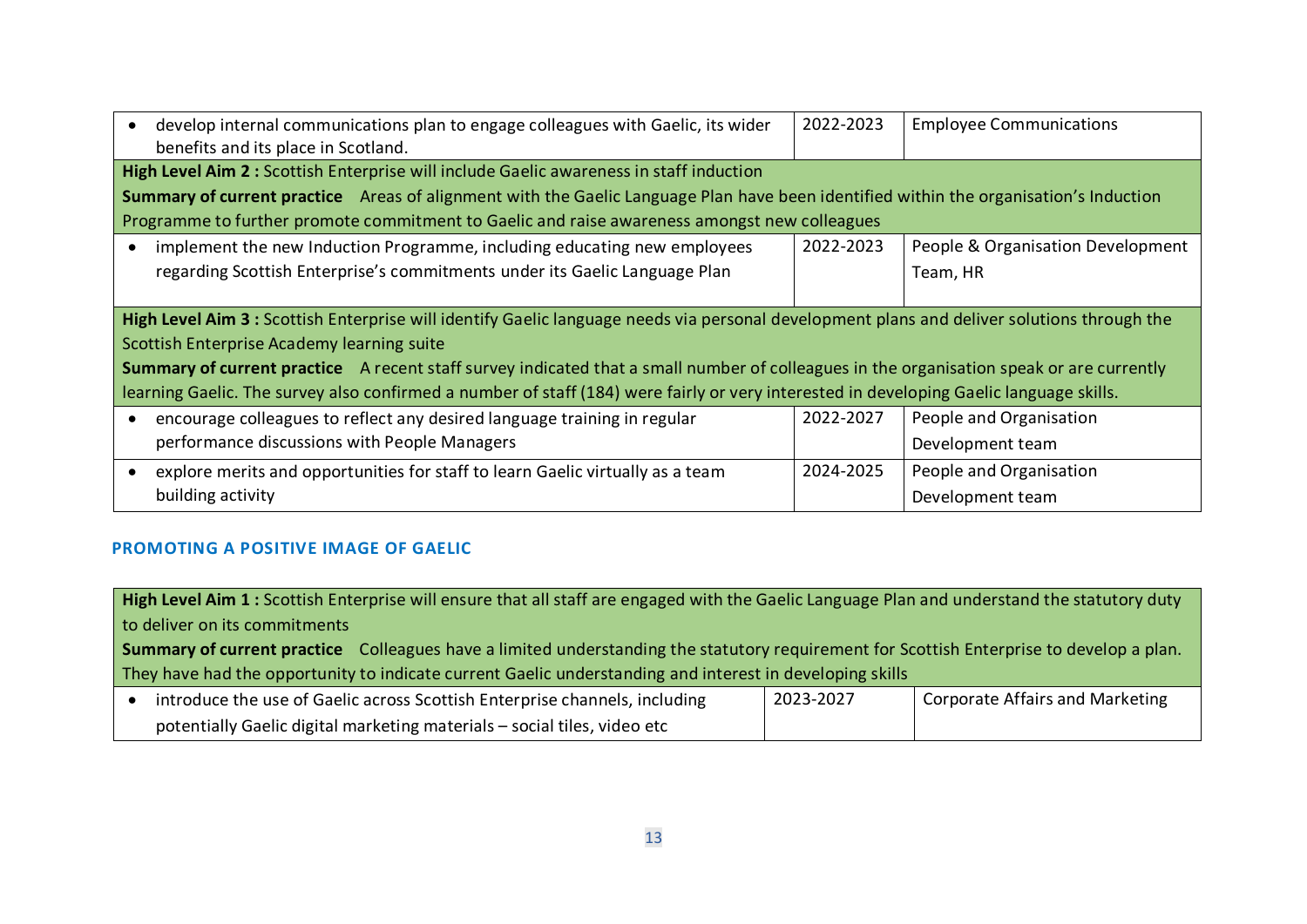| pilot the use of the Gaelic language at Scotland Europa events and webinars,<br>for example opening/welcome in Gaelic to mainstream use of the language<br>into our day to day work. | 2023-2024 | <b>Scotland Europa</b>  |
|--------------------------------------------------------------------------------------------------------------------------------------------------------------------------------------|-----------|-------------------------|
| Develop a standard bilingual email signature for use by all employees                                                                                                                | 2022-2023 | People and Organisation |
|                                                                                                                                                                                      |           | Development team        |
| continue to promote Gaelic language within our Scotland House Brussels                                                                                                               | 2022-2023 | <b>Scotland Europa</b>  |
| cultural events programme.                                                                                                                                                           |           |                         |
| consider deepening Scottish Enterprise's ties and collaboration with the                                                                                                             | 2023-2025 | Scotland Europa         |
| European Language Equality Network to gain a better understanding of the                                                                                                             |           |                         |
| policies they have in place around their respective minority languages and how                                                                                                       |           |                         |
| these might help Scottish Enterprise develop and implement its own plan.                                                                                                             |           |                         |
| review possible resources within European funding programmes that could                                                                                                              | 2022-2027 | <b>Scotland Europa</b>  |
| support Gaelic initiatives.                                                                                                                                                          |           |                         |

#### CORPORATE SERVICE AIMS

#### **STATUS**

<span id="page-13-0"></span>

| <b>Actions required</b>                                                                                                                                | <b>Target Date</b>  | <b>Responsible Officer / Department</b> |  |  |
|--------------------------------------------------------------------------------------------------------------------------------------------------------|---------------------|-----------------------------------------|--|--|
| Desired outcome: Logo and brand: Render the corporate logo and branding in both Gaelic and English at the first opportunity and as part                |                     |                                         |  |  |
| of any renewal process. The logo should demonstrate equal prominence for both languages.                                                               |                     |                                         |  |  |
| Summary of current practice Considered as part of continuous development of our brand guidelines                                                       |                     |                                         |  |  |
| ensure that the corporate logo and branding will be rendered in both Gaelic and<br>English at the first opportunity and as part of any renewal process | Renewal<br>timeline | Marketing – Graphic Design              |  |  |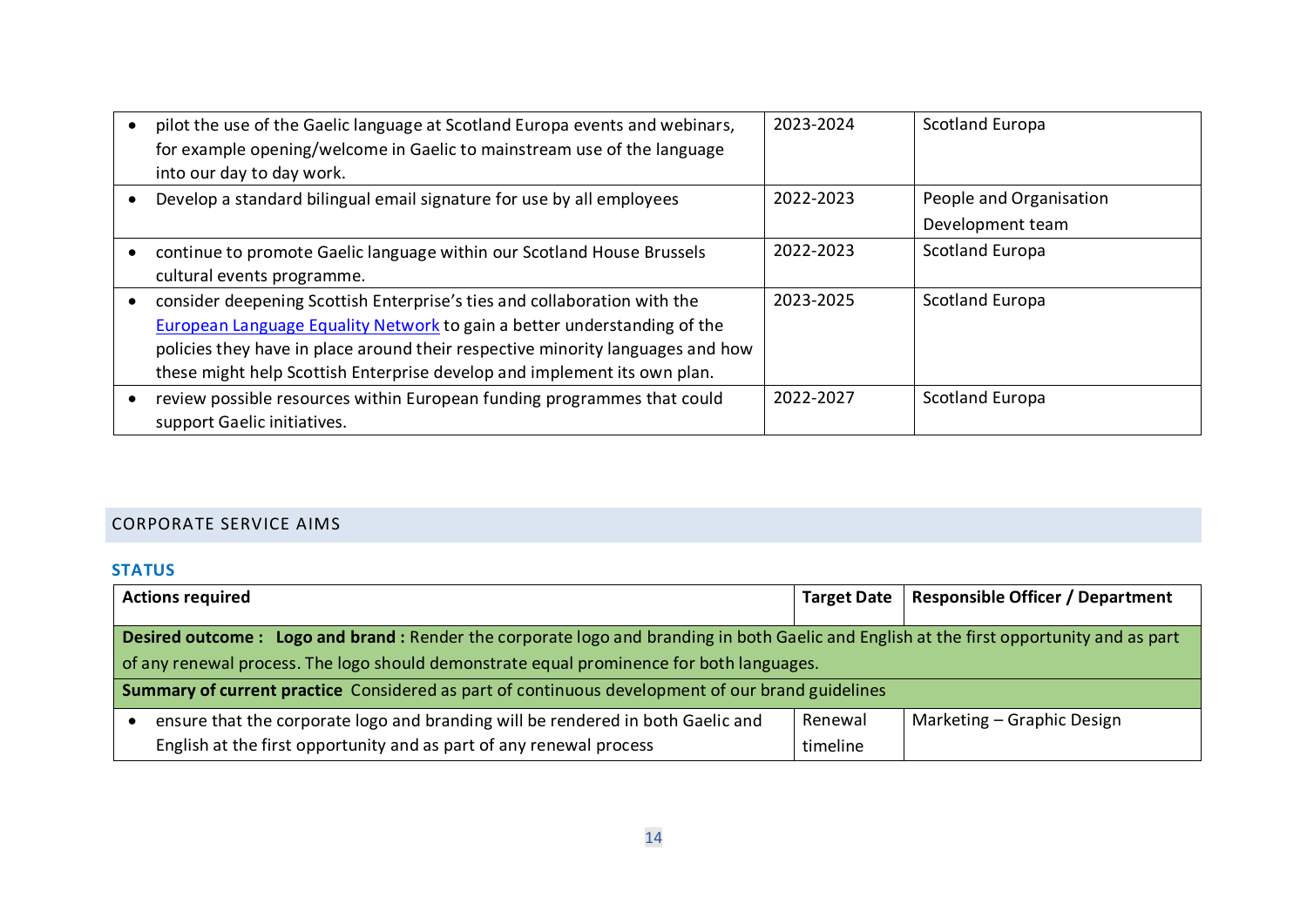| Desired outcome: Signage: Prominent signage will include Gaelic and English as part of any renewal process. |          |                        |  |  |
|-------------------------------------------------------------------------------------------------------------|----------|------------------------|--|--|
| <b>Summary of current practice</b> Considered as part of any future round of updates to office signage      |          |                        |  |  |
| ensure that appropriate high-impact signage is rendered bilingual as part of                                | Renewal  | <b>Office Services</b> |  |  |
| Scottish Enterprise renewal process                                                                         | timeline |                        |  |  |

#### **COMMUNICATING WITH THE PUBLIC**

| Desired outcome: Promotion: Positive message that communication from the public in Gaelic is always welcome.                                                                                                                                                                                                                                           |                                 |                                        |  |  |
|--------------------------------------------------------------------------------------------------------------------------------------------------------------------------------------------------------------------------------------------------------------------------------------------------------------------------------------------------------|---------------------------------|----------------------------------------|--|--|
| <b>Summary of current practice</b> This has not been Scottish Enterprise standard practice to date                                                                                                                                                                                                                                                     |                                 |                                        |  |  |
| place an appropriate statement on Scottish Enterprise's website and examine<br>$\bullet$<br>how our communications activity might further communicate the message that<br>Gaelic is always welcome. Where appropriate we will use the #cleachdi brand to<br>show Gaelic speakers are welcome https://www.gaidhlig.scot/en/the-cleachdi-<br>initiative/ | 2022-2023                       | <b>Corporate Affairs and Marketing</b> |  |  |
| Desired outcome: Written Communication: Written communication in Gaelic is always accepted (post, email and social media) and replies<br>will be provided in Gaelic in accordance with the general policy.                                                                                                                                             |                                 |                                        |  |  |
| <b>Summary of current practice</b> Gaelic versions produced on request which is consistent with other languages                                                                                                                                                                                                                                        |                                 |                                        |  |  |
| review the 'Contact Us' facility across all written communications channels and<br>٠<br>enhance as appropriate to enable Gaelic language communications                                                                                                                                                                                                | 2023-2024                       | <b>Corporate Affairs and Marketing</b> |  |  |
| <b>Desired outcome:</b> Reception and phone: Where Gaelic speaking staff can provide this service, they are supported to do so, and the service                                                                                                                                                                                                        |                                 |                                        |  |  |
| is promoted to the public.                                                                                                                                                                                                                                                                                                                             |                                 |                                        |  |  |
| <b>Summary of current practice</b> Reception services are, in the main, provided via an outsourced contractor                                                                                                                                                                                                                                          |                                 |                                        |  |  |
| In future procurement exercises, we will take Gaelic language skills into account<br>$\bullet$<br>as part of the tender process                                                                                                                                                                                                                        | Per<br>procurement<br>timetable | <b>Office Services</b>                 |  |  |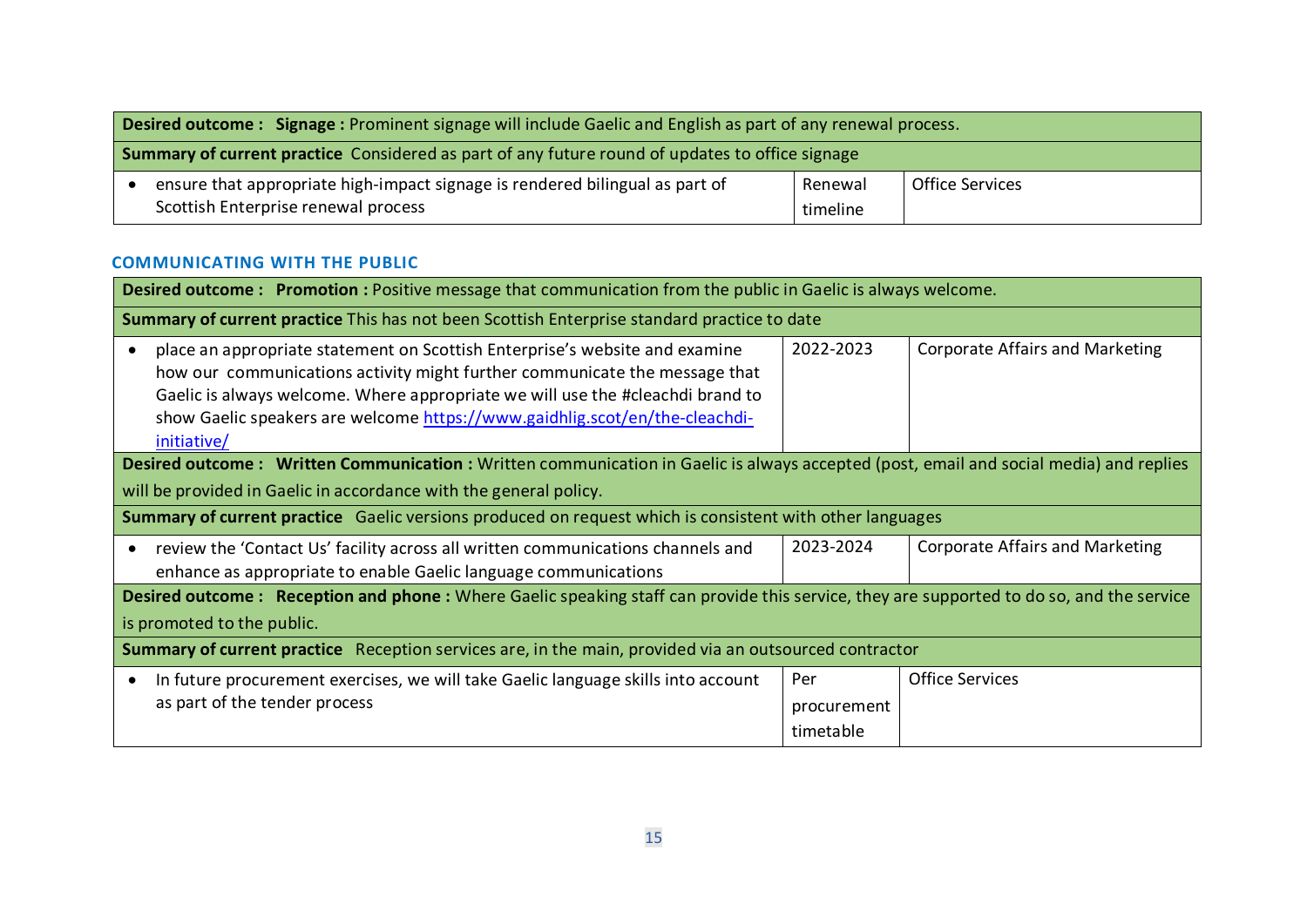| Desired outcome: Public meetings: Opportunities to hold public meetings bilingually or in Gaelic are regularly explored and promoted. |                                                                                   |             |                                 |
|---------------------------------------------------------------------------------------------------------------------------------------|-----------------------------------------------------------------------------------|-------------|---------------------------------|
| <b>Summary of current practice</b> Scottish Enterprise does not routinely hold public meetings                                        |                                                                                   |             |                                 |
|                                                                                                                                       | consideration will be given to provision of a bilingual facility for any relevant | As required | Corporate Affairs and Marketing |
|                                                                                                                                       | public meetings undertaken                                                        |             |                                 |

#### **INFORMATION**

| Desired outcome: News releases: High profile news releases and all news releases related to Gaelic are available in both Gaelic and English                                                                                                          |           |                                        |  |
|------------------------------------------------------------------------------------------------------------------------------------------------------------------------------------------------------------------------------------------------------|-----------|----------------------------------------|--|
| Summary of current practice News releases are not circulated in Gaelic                                                                                                                                                                               |           |                                        |  |
| actively offer high profile news announcements in Gaelic<br>$\bullet$                                                                                                                                                                                | 2023-2027 | <b>Corporate Affairs and Marketing</b> |  |
| Desired outcome: Social Media: Gaelic content distributed regularly through social media, guided by the level of actual and potential users                                                                                                          |           |                                        |  |
| Summary of current practice Gaelic not provided generally via social media channels but translations available via request as are other                                                                                                              |           |                                        |  |
| languages                                                                                                                                                                                                                                            |           |                                        |  |
| Gaelic content will be distributed through social media, guided by the level of<br>$\bullet$<br>actual and potential users.                                                                                                                          | 2023-2027 | Content – social media                 |  |
| Desired outcome: Website: Gaelic content should be available on the public authority's website, with emphasis given to the pages with                                                                                                                |           |                                        |  |
| the highest potential reach.                                                                                                                                                                                                                         |           |                                        |  |
| <b>Summary of current practice</b> This is not current practice                                                                                                                                                                                      |           |                                        |  |
| begin to develop static content in Gaelic and thereafter incrementally expand<br>$\bullet$<br>giving priority to high-impact content<br>consider developing provision within the 'Accessing Information' section of<br>Scottish Enterprise's website | 2022-2027 | Content - web                          |  |
| Desired outcome: Corporate Publications: Produced in Gaelic and English, with priority given to those with the highest potential reach                                                                                                               |           |                                        |  |
| <b>Summary of current practice</b> This is not current practice                                                                                                                                                                                      |           |                                        |  |
| transcripts will be made available on request in line with our approach to other<br>$\bullet$<br>languages                                                                                                                                           | 2023-2027 | Marketing - Content                    |  |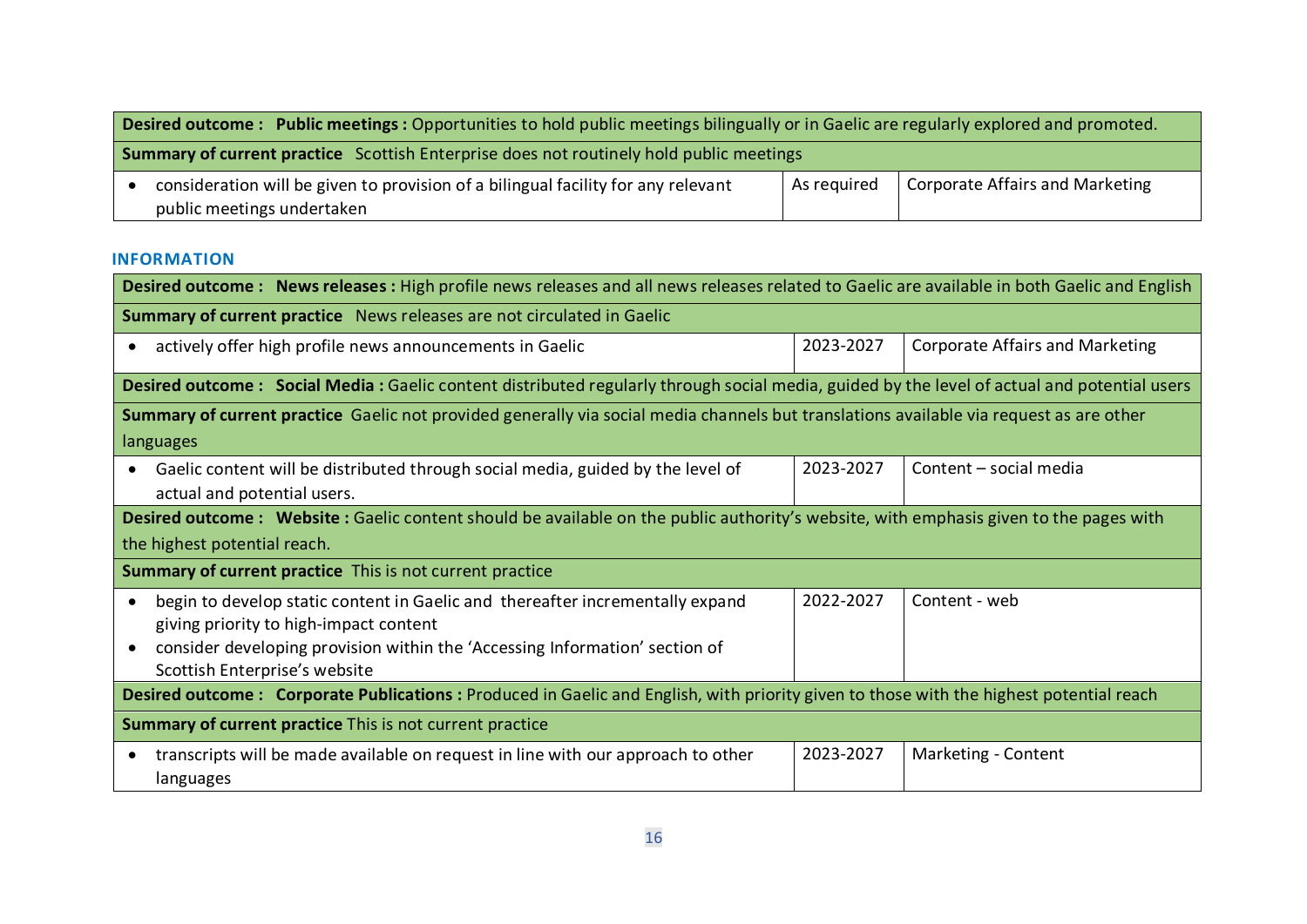| Desired outcome: Language utility: A process is in place to ensure that the quality and accessibility of Gaelic language in all corporate |           |                                 |  |
|-------------------------------------------------------------------------------------------------------------------------------------------|-----------|---------------------------------|--|
| information is high                                                                                                                       |           |                                 |  |
| <b>Summary of current practice</b> Not currently applicable                                                                               |           |                                 |  |
| develop a process to ensure the quality and accessibility of Gaelic language in all                                                       | 2024-2025 | Corporate Affairs and Marketing |  |
| corporate information is high                                                                                                             |           |                                 |  |
| Desired outcome: Exhibitions: Opportunities to deliver public exhibitions bilingually or in Gaelic should be explored on a regular basis, |           |                                 |  |
| with priority given to those with the highest potential impact.                                                                           |           |                                 |  |
| Summary of current practice Transcripts are made available on request                                                                     |           |                                 |  |
| review how the current virtual digital environment could provide potential                                                                | 2023-2027 | Marketing - Content             |  |
| opportunity to deliver public exhibitions bilingually or in Gaelic, including e.g.                                                        |           |                                 |  |
| webinars                                                                                                                                  |           |                                 |  |

#### **STAFF**

| Desired outcome: Internal audit: Conduct an internal audit of Gaelic skills and training needs through the life of each plan                                                                                                                                                                                                                                  |                                                                  |                                                                           |  |
|---------------------------------------------------------------------------------------------------------------------------------------------------------------------------------------------------------------------------------------------------------------------------------------------------------------------------------------------------------------|------------------------------------------------------------------|---------------------------------------------------------------------------|--|
| Summary of current practice Completed - Survey completed in June 2021                                                                                                                                                                                                                                                                                         |                                                                  |                                                                           |  |
| agree timescale to resurvey<br>regular reviews of the forthcoming e-learning platform will be undertaken to<br>monitor the number of people developing their Gaelic Language Skills. We also<br>anticipate regular promotions of the e-learning offering to ensure colleagues are<br>reminded of the ongoing opportunities to develop Gaelic language skills. | At<br>appropriate<br>points<br>throughout<br>duration of<br>plan | <b>Employee Communications; People</b><br>& Organisation Development Team |  |
| Desired outcome: Induction: Knowledge of the public authority's Gaelic language plan included in new staff inductions                                                                                                                                                                                                                                         |                                                                  |                                                                           |  |
| Summary of current practice The current Induction Programme is being reviewed and redesigned. Plans are underway to promote the<br>Gaelic Language Plan to new employees, along with anticipated procurement of a e-learning offering to provide access to Gaelic language<br><b>skills</b>                                                                   |                                                                  |                                                                           |  |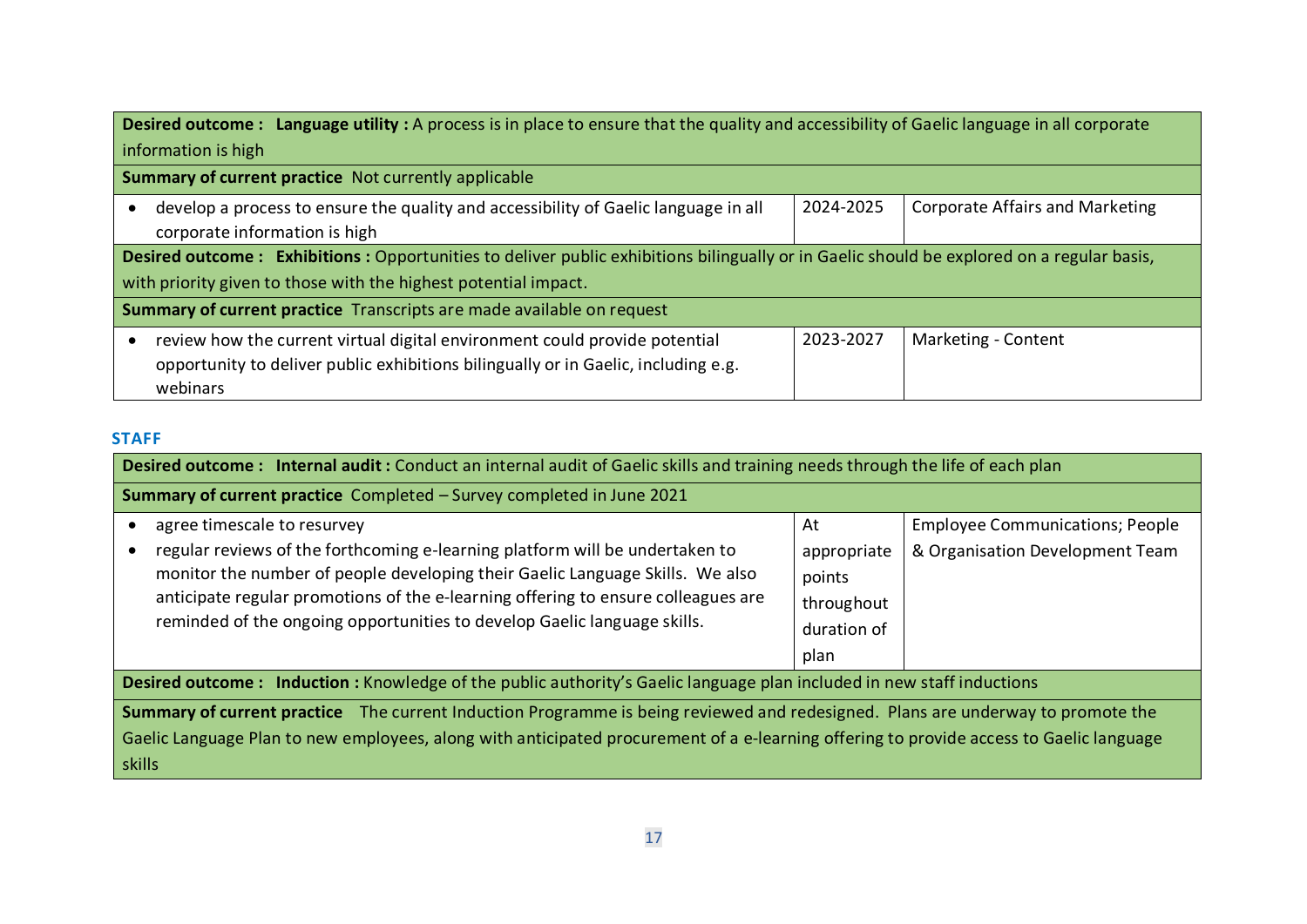| Include the Gaelic Language Plan as part of Induction Programme to ensure that all<br>colleagues joining are signposted and encouraged to familiarise themselves with<br>the plan.                                                                                                                                                        | 2022-2027 | HR, People & Organisation<br>Development Team |  |
|-------------------------------------------------------------------------------------------------------------------------------------------------------------------------------------------------------------------------------------------------------------------------------------------------------------------------------------------|-----------|-----------------------------------------------|--|
| Desired outcome: Language training: Gaelic language skills training and development offered to staff, particularly in relation to<br>implementing the public authority's Gaelic language plan<br>Summary of current practice Currently, colleagues are able to request Gaelic language skills training via our existing Personal Learning |           |                                               |  |
| Request, as and when required                                                                                                                                                                                                                                                                                                             |           |                                               |  |
| procure a new e-learning offering to provide a suite of languages to colleagues<br>$\bullet$<br>online, including Gaelic                                                                                                                                                                                                                  | 2023-2024 | People & Organisation Development<br>Team, HR |  |
| Desired outcome: Awareness training: Gaelic awareness training offered to staff, with priority given to directors, board members and staff<br>dealing directly with the public.                                                                                                                                                           |           |                                               |  |
| Summary of current practice At the moment, the Gaelic Language Plan Working Group provide relevant information on the background of<br>our plan and required commitment                                                                                                                                                                   |           |                                               |  |
| Gaelic Awareness training will be offered to staff, including senior management<br>and leadership teams                                                                                                                                                                                                                                   | 2023-2027 | People & Organisation Development<br>Team, HR |  |
| Desired outcome: Recruitment: Recognising and respecting Gaelic skills within the recruitment process throughout the public authority                                                                                                                                                                                                     |           |                                               |  |
| Summary of current practice This can be discussed with a member of the HR Team regarding any specific genuine occupational<br>requirements                                                                                                                                                                                                |           |                                               |  |
| Level of Gaelic skills considered when recruiting to certain posts as necessary                                                                                                                                                                                                                                                           | 2023-2027 | <b>HR</b>                                     |  |
| Desired outcome: Recruitment: Gaelic named as an essential and / or desirable skill in job descriptions in order to deliver the Gaelic<br>language plan and in accordance with the Bord na Gaidhlig recruitment advice                                                                                                                    |           |                                               |  |
| Summary of current practice This can be discussed with a member of the HR Team regarding any specific genuine occupational<br>requirements                                                                                                                                                                                                |           |                                               |  |
| Consideration will be given to posts and whether Gaelic is essential or desirable                                                                                                                                                                                                                                                         | 2023-2027 | <b>HR</b>                                     |  |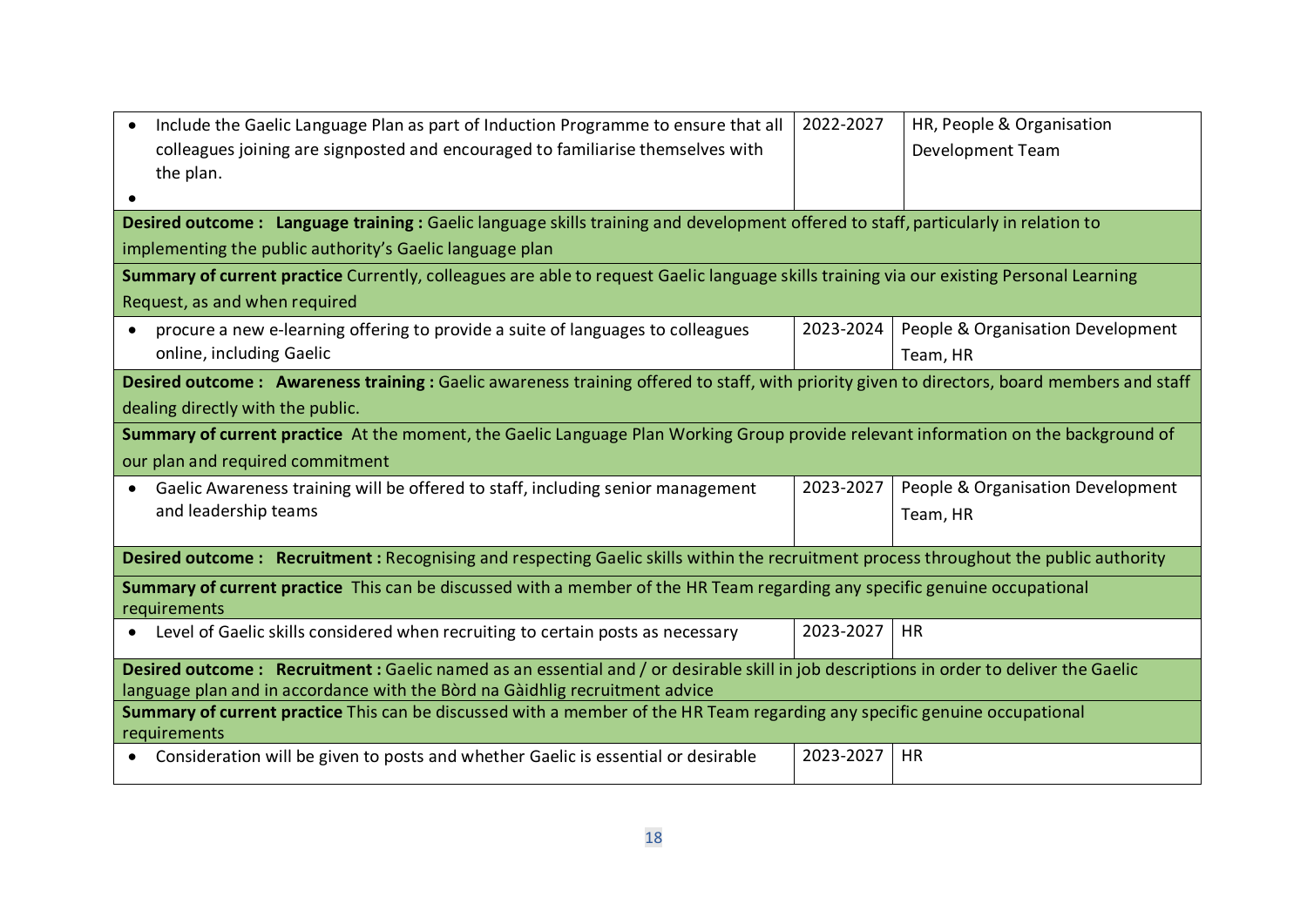| Desired outcome: Recruitment: Bilingual or Gaelic only job adverts for all posts where Gaelic is an essential skill.       |                                                                                        |           |      |
|----------------------------------------------------------------------------------------------------------------------------|----------------------------------------------------------------------------------------|-----------|------|
| Summary of current practice This can be discussed with a member of the HR Team regarding any specific genuine occupational |                                                                                        |           |      |
| requirements                                                                                                               |                                                                                        |           |      |
|                                                                                                                            | this will be addressed on an ad hoc basis where Gaelic is stated as an essential skill | 2023-2027 | ' HR |
|                                                                                                                            | for a particular role                                                                  |           |      |

#### **GAELIC LANGUAGE CORPUS**

| Desired outcome: Gaelic Orthographic Conventions: The most recent Gaelic Orthographic Conventions will be followed in relation to all |           |                                       |  |
|---------------------------------------------------------------------------------------------------------------------------------------|-----------|---------------------------------------|--|
| written materials produced by the public authority                                                                                    |           |                                       |  |
| Summary of current practice To date Scottish Enterprise has had no specific requirement to use Gaelic Orthographic Conventions        |           |                                       |  |
| examine how Scottish Enterprise can deploy best practice use of the current                                                           | 2022-2027 | <b>Communications &amp; Marketing</b> |  |
| <b>Gaelic Orthographic Conventions</b>                                                                                                |           |                                       |  |
| Desired outcome: Place-names: Gaelic place name advice from Ainmean-Aite na h-Alba is sought and used                                 |           |                                       |  |
| Summary of current practice To date one office, Apex House in Edinburgh, has incorporated Gaelic place names                          |           |                                       |  |
| examine how Scottish Enterprise can best pursue Ainmean Aite na h-Alba place-                                                         | 2022-2027 | <b>Communications &amp; Marketing</b> |  |
| naming conventions                                                                                                                    |           |                                       |  |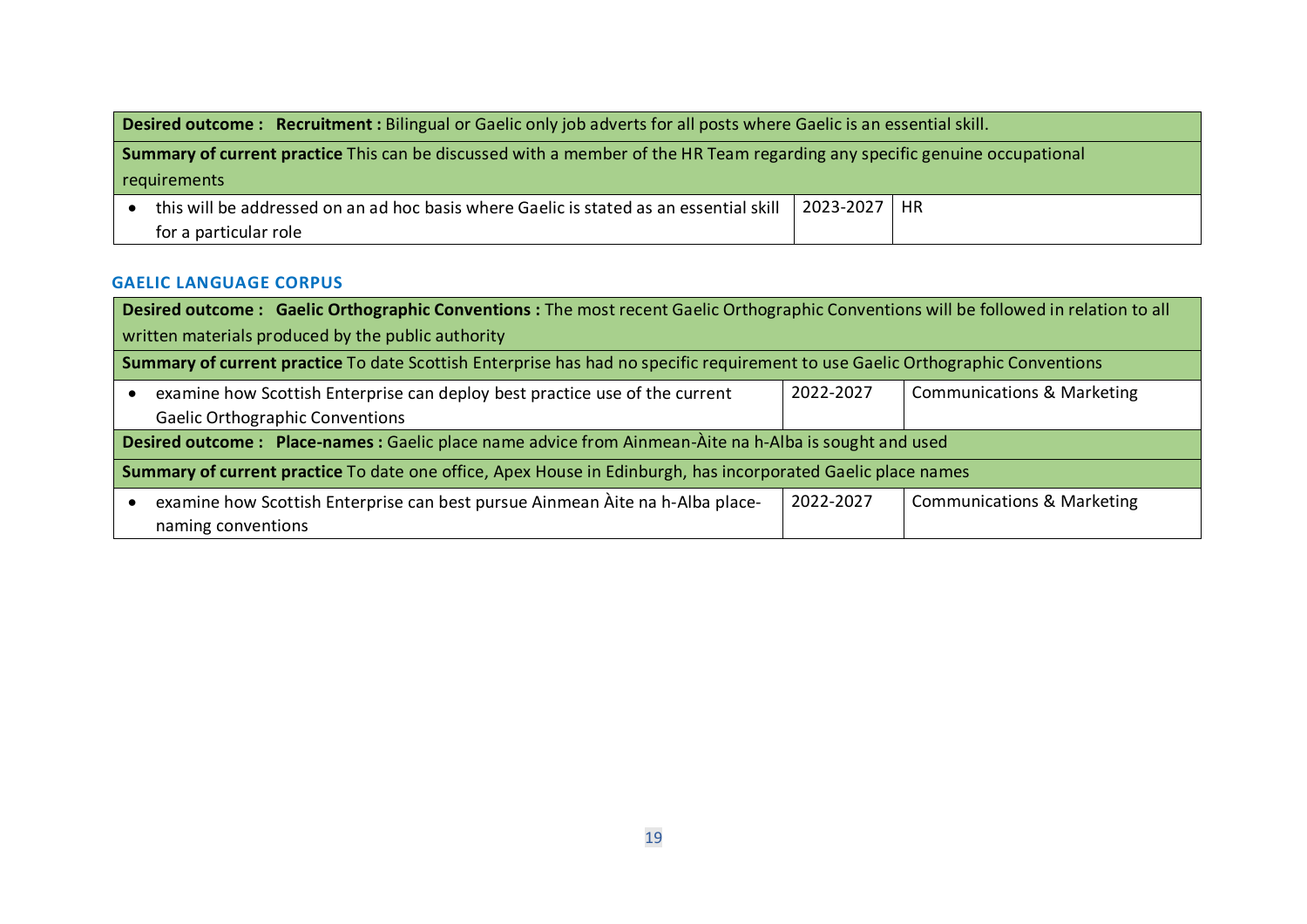### <span id="page-19-0"></span>**5. LINKS TO THE NATIONAL PERFORMANCE FRAMEWORK**

The National Performance Framework is for the whole of Scotland. Its purpose is to:

- create a more successful country
- give opportunities to all people living in Scotland
- increase the wellbeing of people living in Scotland
- create sustainable and inclusive growth

• reduce inequalities and give equal importance to economic, environmental and social progress

The commitments in Scottish Enterprise's first Gaelic Language Plan lie at the heart of the priorities of the National Performance Framework. For example:

- Through our activities to build the numbers and capabilities of staff to use Gaelic in their work we will have more breadth and depth of resource to reach and support Gaelic speaking users of our services, ultimately helping to increase the wellbeing of people living in Scotland
- Through our recognition of the value of Gaelic as an economic asset that could make an increasing contribution to our international work, including how Scotland is perceived in a global setting, we would be contributing to the goal of creating a more successful country
- By welcoming contact from businesses who may wish to communicate with Scottish Enterprise in Gaelic we will be lowering barriers of access to our services and helping to reduce inequalities across Scotland

Full details of the National Performance Framework can be accessed at <https://nationalperformance.gov.scot/>

# <span id="page-19-1"></span>**6. LINKS TO LOCAL AND REGIONAL FRAMEWORKS**

Scottish Enterprise recognises the ambition of the National Gaelic Language Plan in achieving a cumulative effect across Scotland via various public authorities' Gaelic language plans. Scottish Enterprise will accordingly be cognisent of seeking opportunities to align relevant activities within its plan with those of other public authorities, but also with opportunities that might present themselves through involvement with any Community Planning Partnerships or Regional planning activities.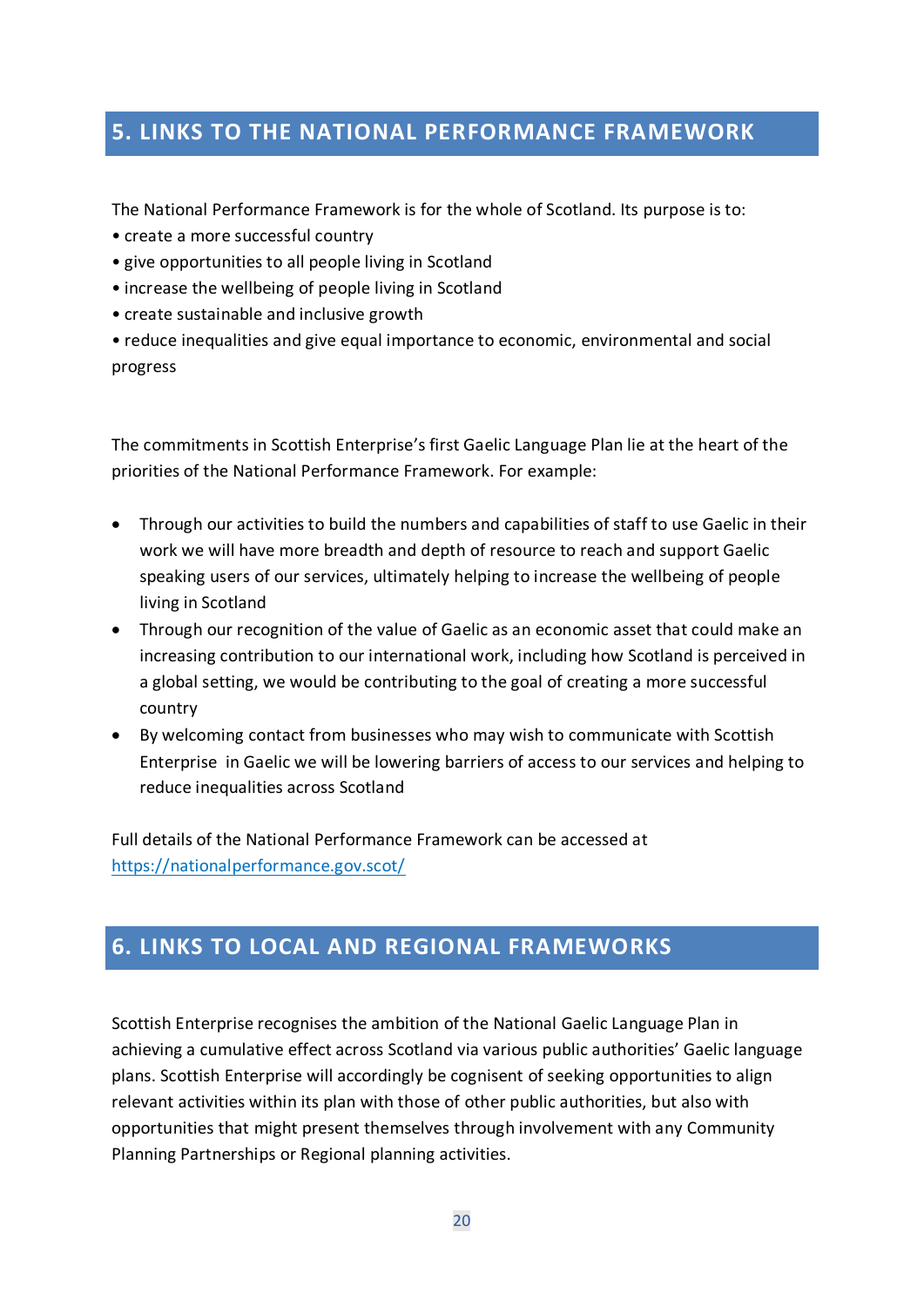# <span id="page-20-0"></span>**7. PUBLICATION**

#### <span id="page-20-1"></span>PUBLISHING AND PUBLICISING THE PLAN

#### <span id="page-20-2"></span>**INTERNAL**

An internal communications plan will be developed to raise awareness of our Gaelic Language Plan, how we will deliver it and how colleagues can get involved.

This should detail how the public authority will let staff and other internal stakeholders at all levels of the organisation know about the Gaelic language plan, what responsibility they have in terms of delivery and the opportunities that exist to use Gaelic and / or develop skills.

#### <span id="page-20-3"></span>**EXTERNAL**

Scottish Enterprise's Gaelic Language Plan will be published in Gaelic and in English on our website. In addition, we will:-

- publicise the plan through a variety of social media platforms
- distribute copies to arms-length organisations and other third-party organisations, explaining their role in the delivery of the plan
- distribute copies of the plan to key stakeholders in the public, private and third sectors
- distribute copies of the plan to relevant Gaelic organisations and other interested bodies
- make hard copies available on request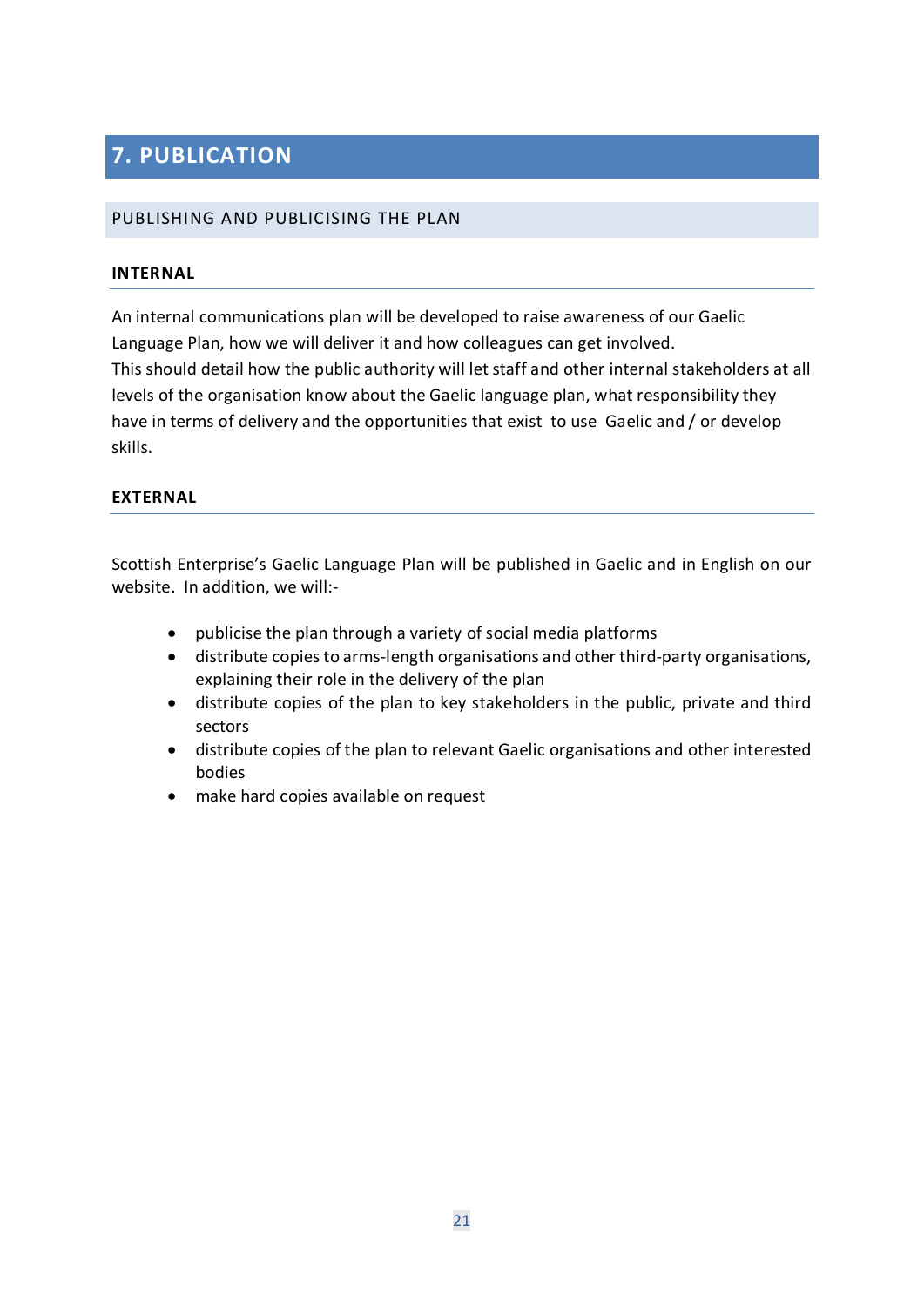# <span id="page-21-0"></span>**8. RESOURCING THE PLAN**

The commitments within this Gaelic Language Plan will be resourced by Scottish Enterprise, the costs will be mainstreamed within existing budgets and / or as part of on-going renewal processes.

# <span id="page-21-1"></span>**9. MONITORING THE PLAN**

**SOURCING THE PLANE** 

Scottish Enterprise will compile an annual progress report that will be provided to Bòrd na Gàidhlig and made available to the public.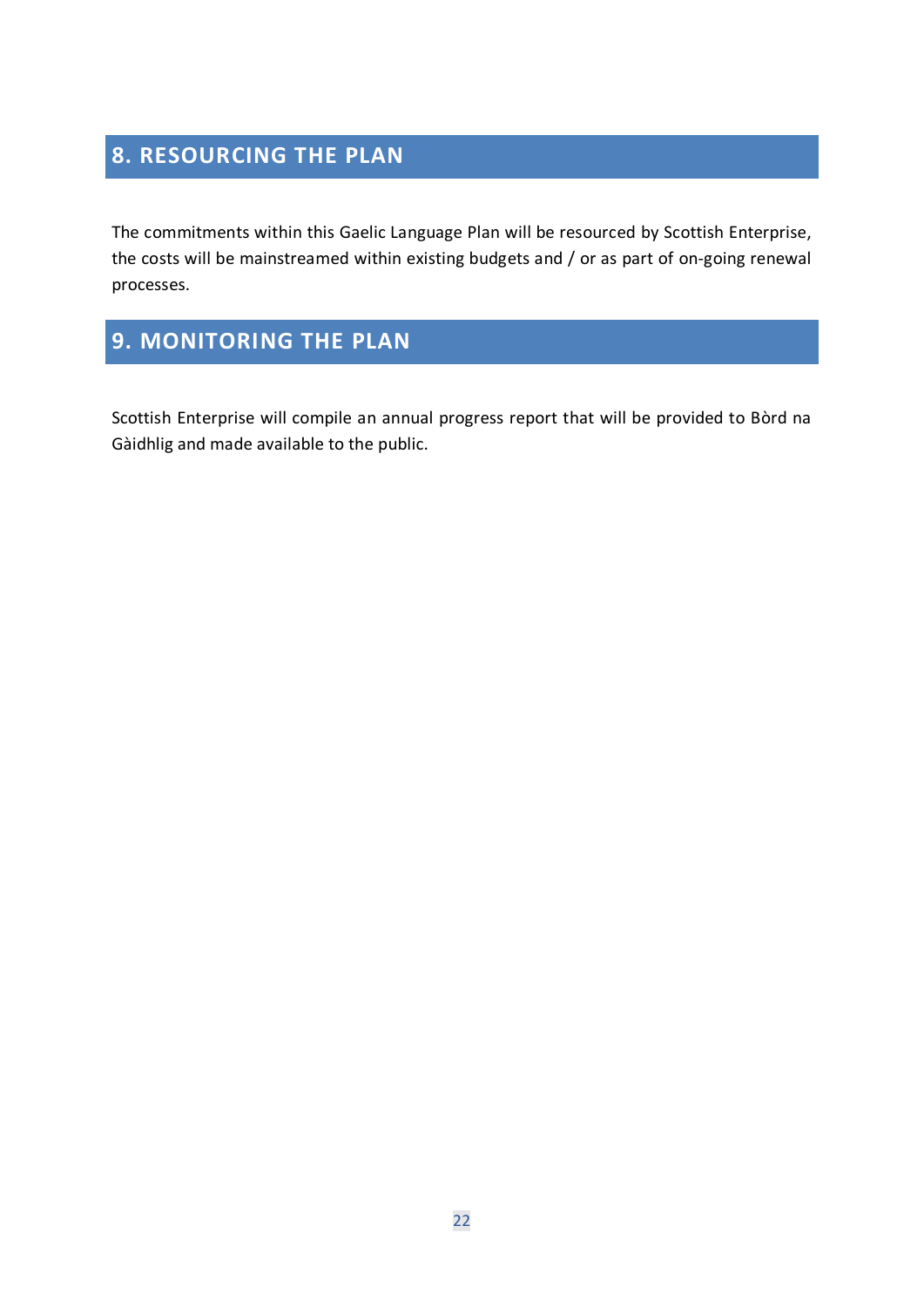### <span id="page-22-0"></span>**10. THE GAELIC LANGUAGE PLAN IN THE PUBLIC AUTHORITY**

#### <span id="page-22-1"></span>OVERALL RESPONSIBILITY FOR THE PLAN

*The Scottish Enterprise Chief Executive Officer has overall responsibility for preparation, delivery and monitoring of Scottish Enterprise's Gaelic Language Plan. They can be contacted as follows: -*

*Adrian Gillespie Chief Executive Officer Chief Executive's Office Scottish Enterprise Atrium Court 50 Waterloo Street Glasgow G2 6HQ*

*TELEPHONE NUMBER* 0141 468 6024 *E-MAIL ADDRESS [Adrian.Gillespie@scotent.co.uk](mailto:Adrian.Gillespie@scotent.co.uk)*

#### <span id="page-22-2"></span>DAY-TO-DAY RESPONSIBILITY FOR THE PLAN

*The Head of Strategy Services has operational responsibility for the delivery and monitoring of Scottish Enterprise's Gaelic Language Plan. Queries regarding the operation of the plan should be addressed to:*

*Susan Moore Strategy, Networks & Insights Department Scottish Enterprise New Alderston House, New Lanarkshire House, 1 Dove Wynd, Strathclyde Business Park, Bellshill ML4 3AD*

*TELEPHONE NUMBER* 0300 013 3385 *E-MAIL ADDRESS [susan.moore@scotent.co.uk](mailto:susan.moore@scotent.co.uk)*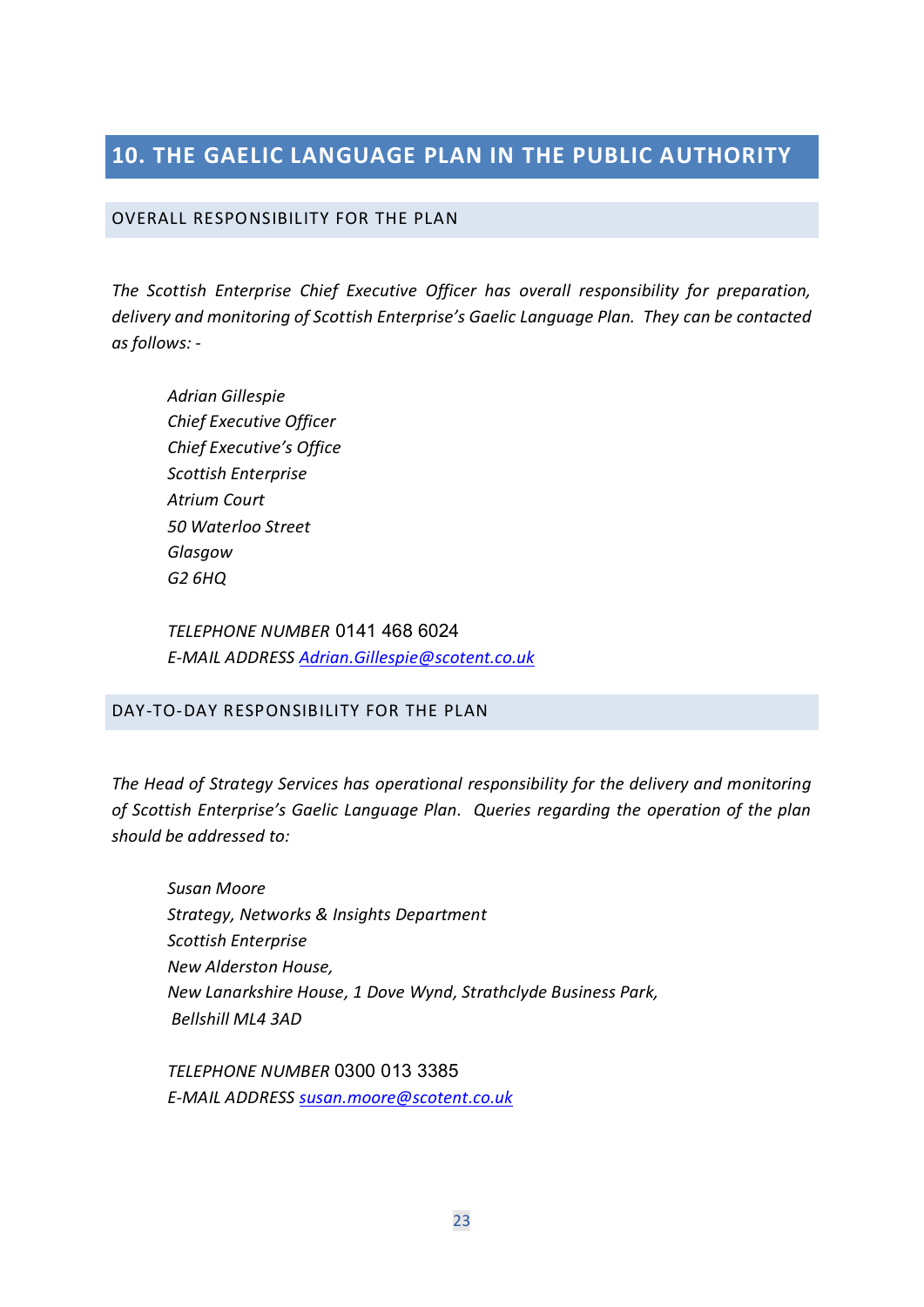#### <span id="page-23-0"></span>GAELIC LANGUAGE IMPLEMENTATION AND MONITORING GROUP

A core group of representatives from various departments across the organisation, including at least one representative from HR, will be charged with responsibility to track and report on progress of implementation of the Gaelic Language Plan. This group will meet at least twice per annum, helping to embed the plan across the organisation.

#### <span id="page-23-1"></span>ENGAGING WITH STAFF

An initial all staff survey was undertaken at the outset of our work to create a Gaelic Plan in Scottish Enterprise, which highlighted the level of Gaelic speakers we have in the organisation and the number of colleagues interested in learning the language. This provided us with a baseline and colleagues also identified themselves to enable us to contact them if they'd indicated they wanted Gaelic Language training.

To accompany our Gaelic Language Plan we have written an internal communications plan to ensure that we are regularly engaging with colleagues with regards their duties in relation to plan implementation and monitoring.

#### <span id="page-23-2"></span>ARM'S LENGTH ORGANISATIONS AND THIRD PARTIES

When tendering work, we will request third party contractors to give due consideration to the use of Gaelic and how they can contribute to the future health of the language. To help with this SE will also consider providing guidance notes to assist third parties.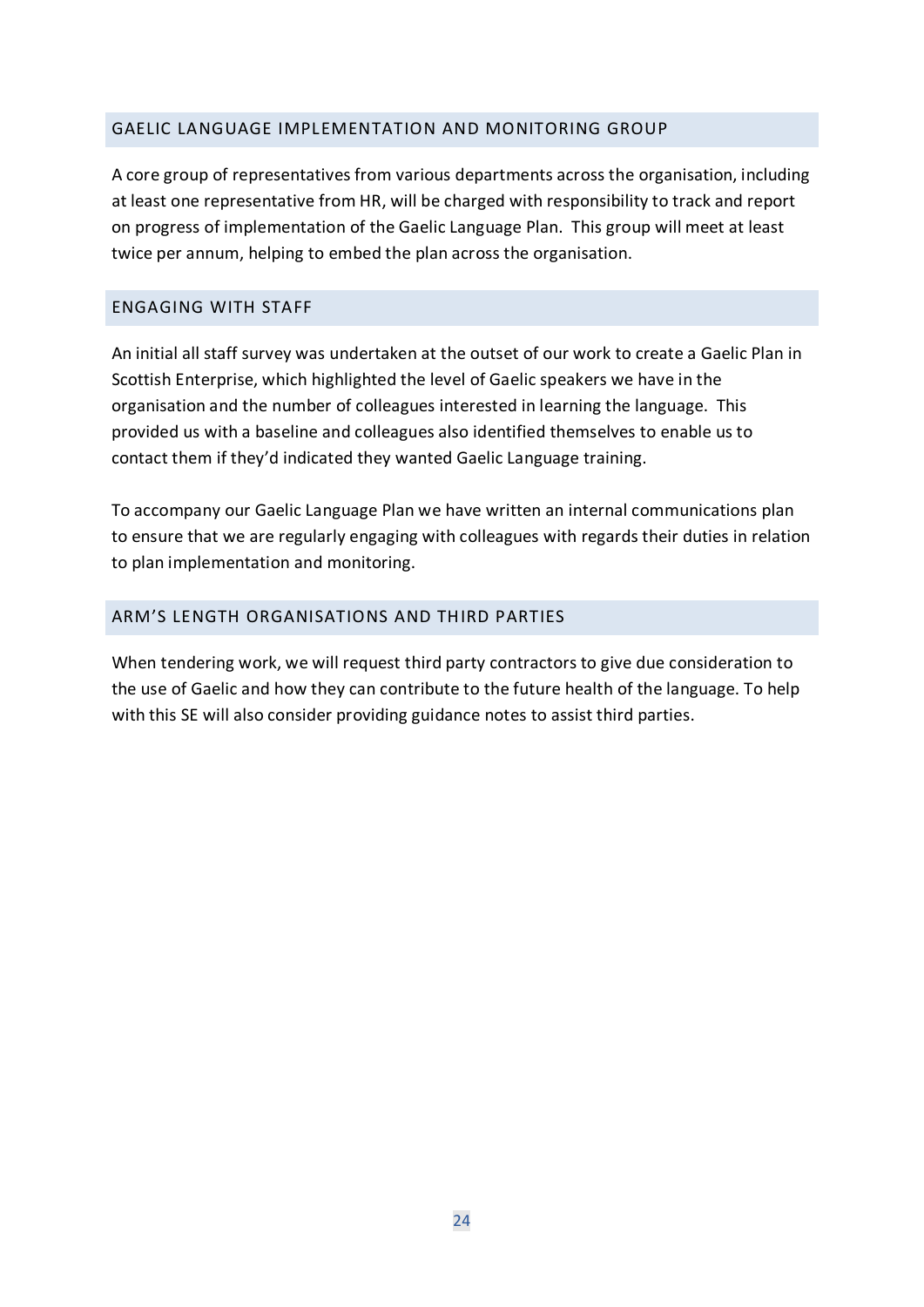### <span id="page-24-0"></span>**APPENDIX 1 – INTERNAL GAELIC CAPACITY AUDIT**

A key pre-requisite of all Gaelic language plans is to undertake a holistic audit of existing internal Gaelic capacity and relate this to commitments in the plan. Bòrd na Gàidhlig recommends that this is undertaken as part of the preparation of the plan. [TO BE COMPLETED PRIOR TO SUBMISSION TO BORD NA GAIDHLIG IN JAN 2022]

Whilst a summary of the findings should be provided in the Introduction section of the plan, a more detailed report should be included in Appendix 1.

The internal Gaelic capacity audit should consider the following items: -

- The number of employees who speak, read, write or understand Gaelic and the level of their language skills.
- The number of employees undertaking Gaelic language skills training (personally or in the workplace) and the number who express an interest in doing so.
- **The departments and/or locations within your organisation in which those** identified above work.
- **The number of posts that are already designated as ones in which Gaelic is an** essential or desirable job skill.
- **The services or the internal processes that are already conducted through the** medium of Gaelic.